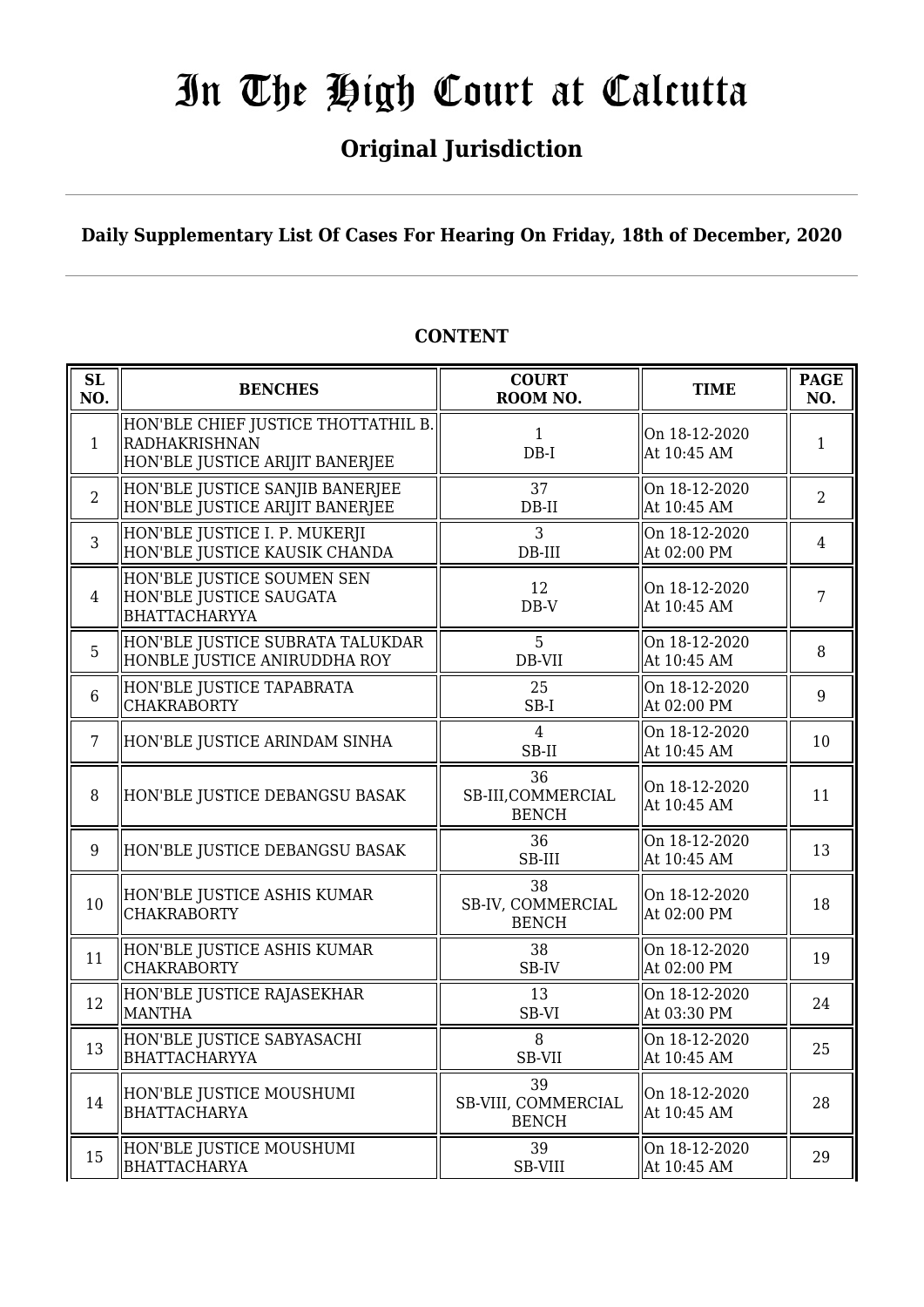| <b>SL</b><br>NO. | <b>BENCHES</b>                                 | <b>COURT</b><br>ROOM NO. | <b>TIME</b>                     | <b>PAGE</b><br>NO. |
|------------------|------------------------------------------------|--------------------------|---------------------------------|--------------------|
| 16               | HON'BLE JUSTICE SHEKHAR B. SARAF               | 26<br>SB-IX              | On 18-12-2020<br>At 03:00 PM    | 31                 |
| 17               | HON'BLE JUSTICE RAVI KRISHAN KAPUR             | 10<br>SB-XII             | lOn 18-12-2020<br>  At 10:45 AM | 32                 |
| 18               | HON'BLE JUSTICE ARINDAM<br>MUKHERJEE           | 23<br><b>SB-XIII</b>     | lOn 18-12-2020<br>  At 02:00 PM | 33                 |
| 19               | HON'BLE JUSTICE AMRITA SINHA                   | 24<br>SB-XV              | On 18-12-2020<br>  At 10:45 AM  | 34                 |
| 20               | HON'BLE JUSTICE ABHIJIT<br><b>GANGOPADHYAY</b> | 22<br>SB-XVI             | lOn 18-12-2020<br>  At 03:30 PM | 35                 |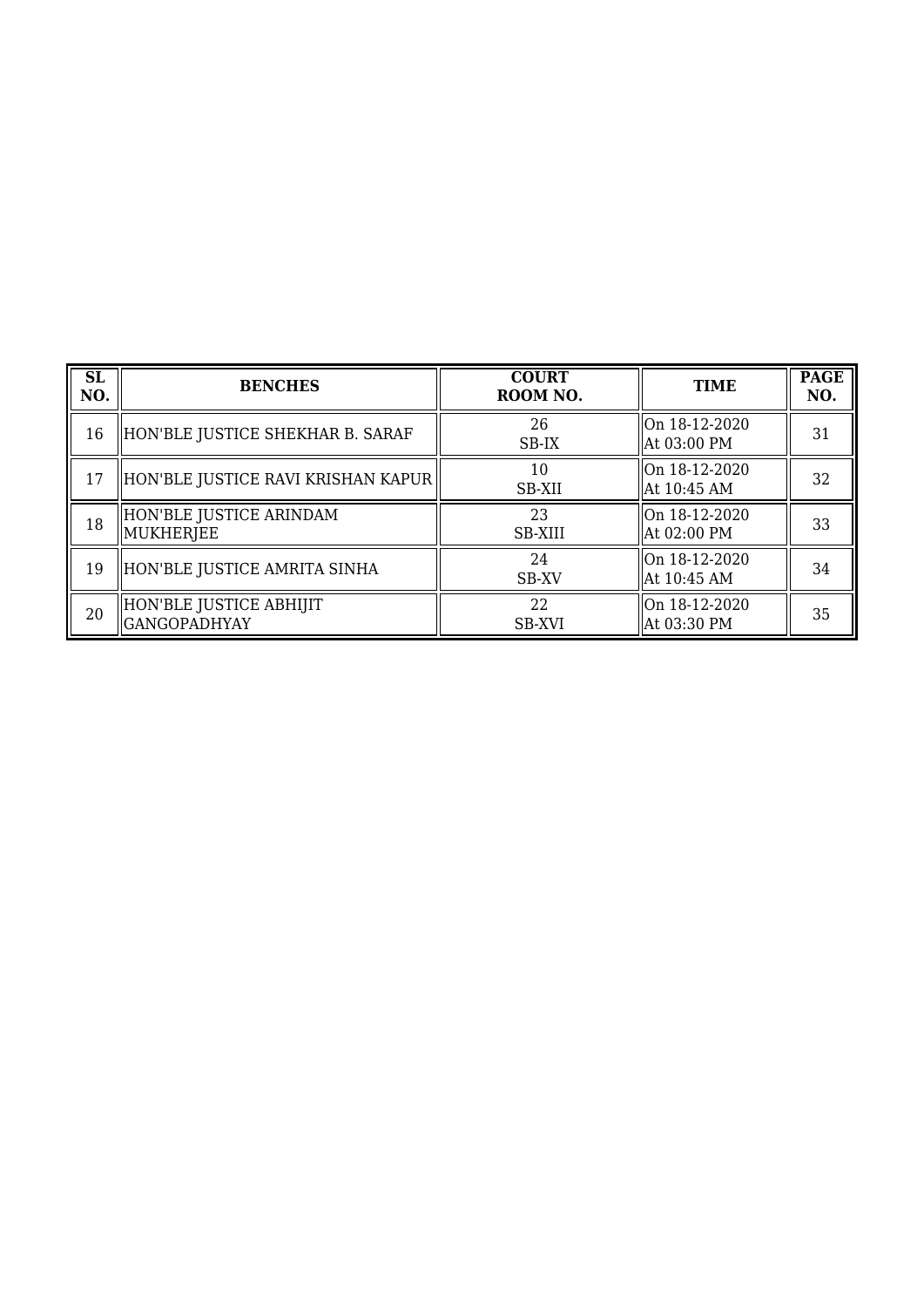

### **Original Side**

**DAILY CAUSELIST For Friday The 18th December 2020**

**COURT NO. 1**

### **DIVISION BENCH (DB-I)**

**AT 10:45 AM**

**HON'BLE CHIEF JUSTICE THOTTATHIL B. RADHAKRISHNAN HON'BLE JUSTICE ARIJIT BANERJEE (VIA VIDEO CONFERENCE)**

**NOTE:MATTERS WILL BE TAKEN UP THROUGH PHYSICALHEARING ONLY WHEN BOTH THE PARTIES ARE AGREED. NOTE: THE HON'BLE THE CHIEF JUSTICE AND THE HON'BLE JUSTICE ARIJIT BANERJEE WILL TAKE PUBLIC INTEREST LITIGATIONS IN THE FIRST HALF ON AND FROM DECEMBER 9, 2020 UNTIL FURTHER ORDERS.**

**NOTE: AS LONG AS THE DIVISION BENCH OF THE HON'BLE THE CHIEF JUSTICE AND HON'BLE JUSTICE ARIJIT BANERJEE DOES NOT SIT - HON'BLE JUSTICE SANJIB BANERJEE AND HON'BLEJUSTICE ARIJIT BANERJEE - WILL SIT TOGETHER AND TAKE THE LIST ANDDETERMINATION OF HON'BLE THE CHIEF JUSTICE AND HON'BLE JUSTICE ARIJIT BANERJEE IN ADDITION TO THE LIST AND DETERMINATION OF HON'BLE JUSTICE SANJIB BANERJEE AND HON'BLE JUSTICE ANIRUDDHA ROY.**

**NOTE: NO MENTIONING IN COURT.**

**NOT SITTING.**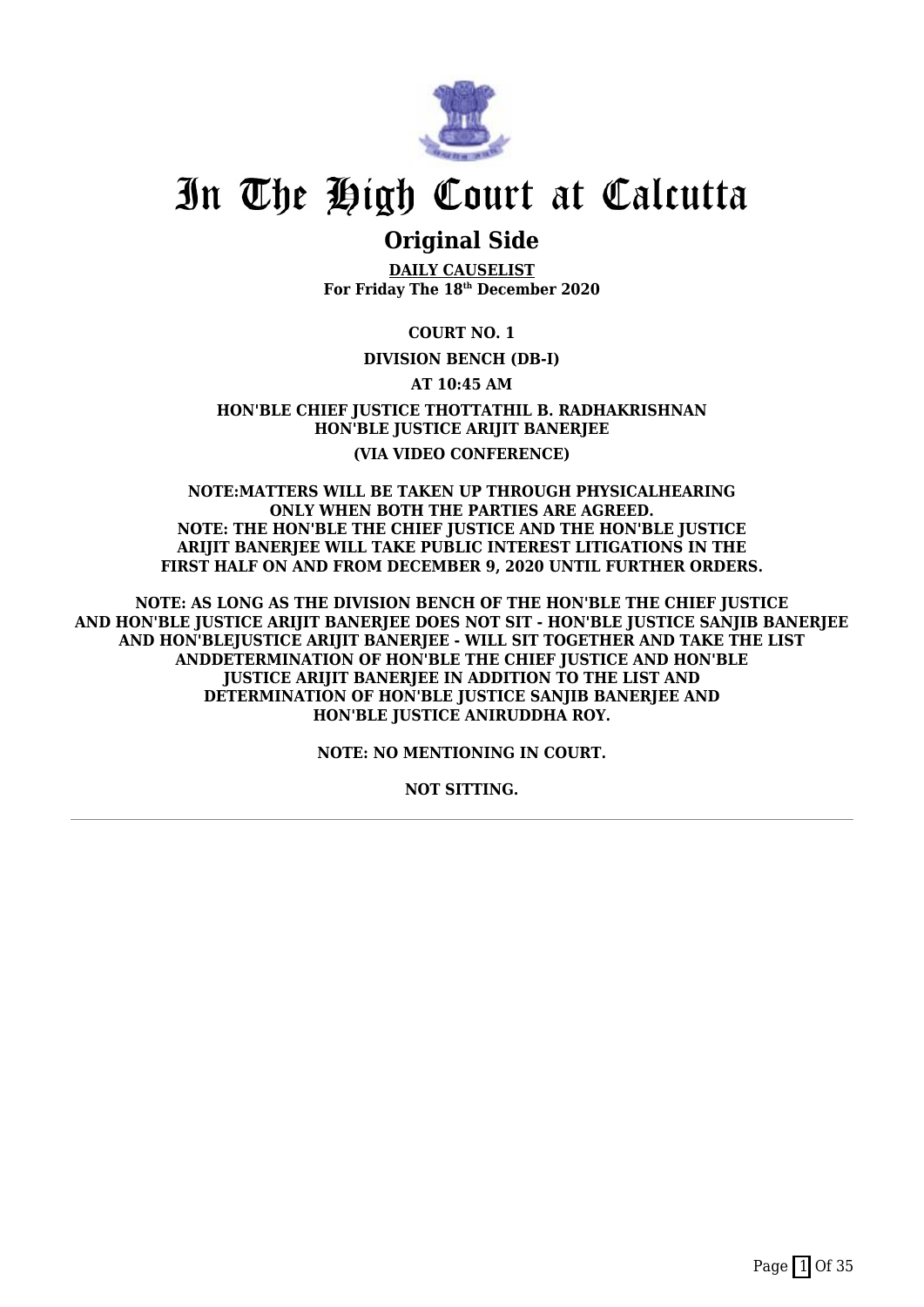

### **Original Side**

**DAILY CAUSELIST For Friday The 18th December 2020**

**COURT NO. 37**

#### **DIVISION BENCH (DB-II)**

**AT 10:45 AM**

### **HON'BLE JUSTICE SANJIB BANERJEE HON'BLE JUSTICE ARIJIT BANERJEE**

#### **(VIA VIDEO CONFERENCE) NOTE:MATTERS WILL BE TAKEN UP THROUGH PHYSICAL HEARING ONLY WHEN BOTH THE PARTIES ARE AGREED.**

**NOTE: THE HON'BLE THE CHIEF JUSTICE AND THE HON'BLE JUSTICE ARIJIT BANERJEE WILL TAKE PUBLIC INTEREST LITIGATIONS IN THE FIRST HALF ON AND FROM DECEMBER 9, 2020 UNTIL FURTHER ORDERS.**

**NOTE: AS LONG AS THE DIVISION BENCH OF THE HON'BLE THE CHIEF JUSTICE AND HON'BLE JUSTICE ARIJIT BANERJEEDOES NOT SIT - WILL SIT TOGETHER AND TAKE THE LIST AND DETERMINATION OF HON'BLE THE CHIEF JUSTICE AND HON'BLE JUSTICE ARIJIT BANERJEE IN ADDITION TO THE LIST AND DETERMINATION OF HON'BLE JUSTICE SANIIB BANERIEE AND HON'BLE IUSTICE ANIRUDDHA ROY.** 

**NOTE : ON AND FROM MONDAY, 14TH DECEMBER, 2020 TO THURSDAY 24TH DECEMBER,2020 - WILL SIT TOGETHER AND IN ADDITION TO THEIR OWN LIST, TAKE ALL THE APPEALS RELATING TO LAND UNDER GROUP - I AND APPEALS RELATING TO TRANSPORT AND TELECOMMUNICATION UNDER GROUP - VII AND REGULATION OF INDUSTRIES AND ESSENTIAL COMMODITIES AND VARIOUS CENTRAL ORDERS UNDER GROUP - VIII AND CONNECTED APPLICATIONS.**

**NOTE: ON AND FROM i.e., 11TH DECEMBER, 2020 ORIGINAL SIDE MATTERS WILL BE TAKEN UP TILL 12 NOON IN COURT ROOM NO. 37**

#### **SPECIALLY ASSIGNED MATTERS**

1 IA NO. GA/2/2019 (Old No: GA/2804/2019)

STANDARD CHARTERED BANK AND ANR  $V<sub>c</sub>$ TILAK MEHRA AND ORS

SANDIP AGARWAL AND CO

[S.A.] WITH GA/1799/2019 IN AP/1341/2015 AP/1502/2015 In APO/120/2019

#### **WRIT APPEALS**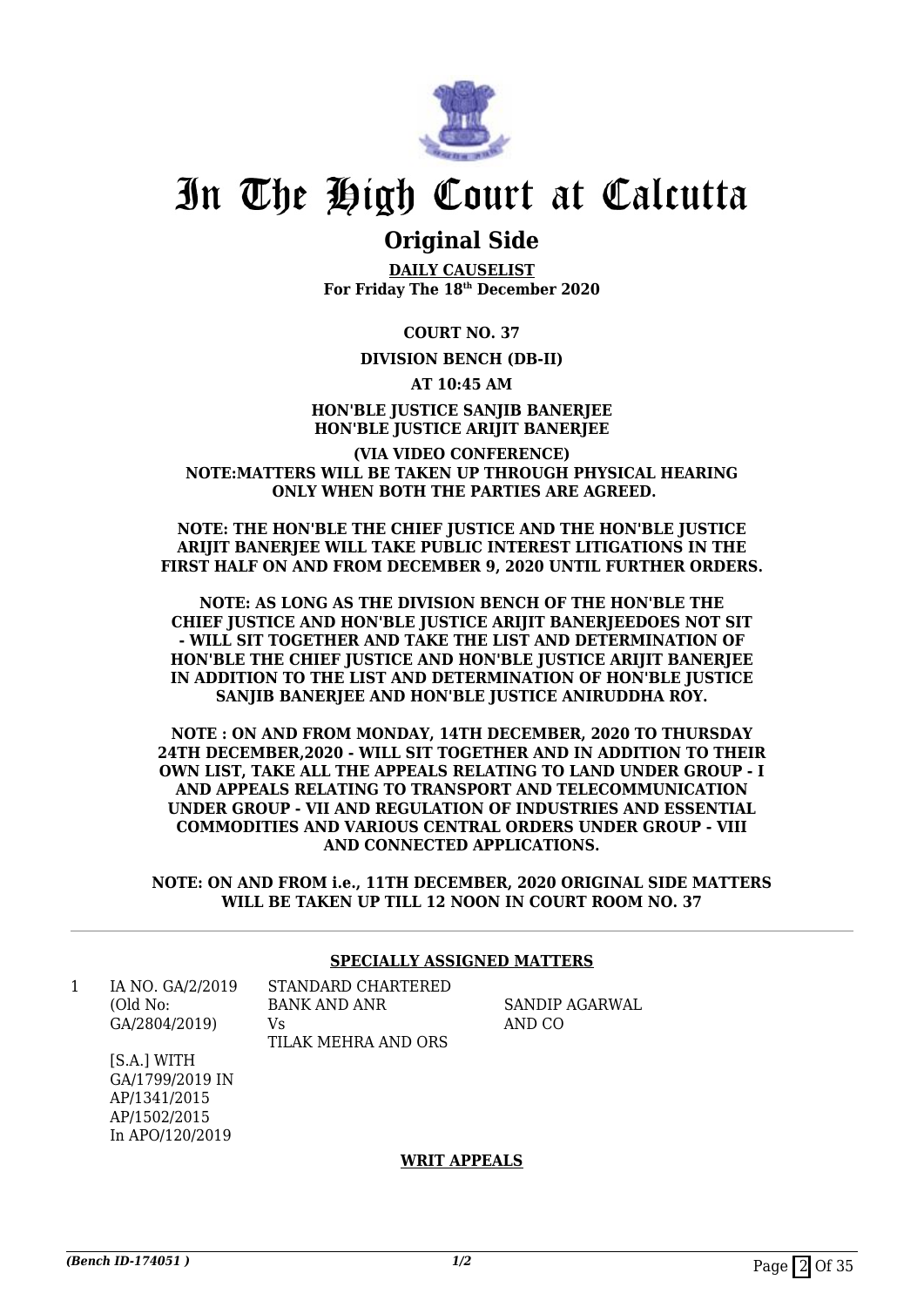2 APO/463/2014 WITH WPO 420/2013 CHENNAI NETWORK INFRASTRUCTURE LIMITED &ANR. VS KOLKATA MUNICIPAL CORPORATION & ORS. H.N. DATTA & CO.

IA NO: GA/2/2019

|   | APO/467/2014<br>WITH WPO | DISHNET WIRELESS<br>LIMITED & ORS.          | ATISH GHOSH &<br><b>ASSOCIATES</b> |  |
|---|--------------------------|---------------------------------------------|------------------------------------|--|
|   | 388/2014                 | VS                                          |                                    |  |
|   |                          | THE KOLKATA MUNICIPAL<br>CORPORATION & ORS. |                                    |  |
|   |                          |                                             |                                    |  |
| 4 | APO/471/2014             | INDUS TOWERS LTD & ORS.                     | KHAITAN & CO                       |  |

| 5 | APO/475/2014 | VIOM NET WORKS LIMITED | H.N. DATTA & CO. |
|---|--------------|------------------------|------------------|
|   | WITH WPO     | AND ANOTHER            |                  |
|   | 339/2014     | VS                     |                  |
|   |              | KOLKATA MUNICIPAL      |                  |
|   |              | CORPORATION AND        |                  |
|   |              | <b>OTHERS</b>          |                  |

IA NO: GA/3/2019

| APO/34/2020 | COMMISSIONER OF         | <b>BHASKAR PROSAD</b> |
|-------------|-------------------------|-----------------------|
| WITH WPO    | CENTRAL EXCISE,         | BANERJEE              |
| 1442/2008   | KOLKATA-IV.             |                       |
|             | COMMISSIONERATE,        |                       |
|             | VS                      |                       |
|             | ASSAM TUBES LTD. & ORS. |                       |
|             |                         |                       |

IA NO: GA/1/2017(Old No:GA/1892/2017), GA/2/2017(Old No:GA/1893/2017)

| APO/112/2020<br><b>WITH</b><br>WPO/1111/2011 | PREMCHAND JUTE AND<br><b>INDUSTRIES PRIVATE</b><br>LIMITED AND ANR<br>VS<br>THE EMPLOYEES STATE<br>INSURANCE CORPORATION<br>AND ORS | DEEPAK KUMAR JAIN |
|----------------------------------------------|-------------------------------------------------------------------------------------------------------------------------------------|-------------------|
|                                              |                                                                                                                                     |                   |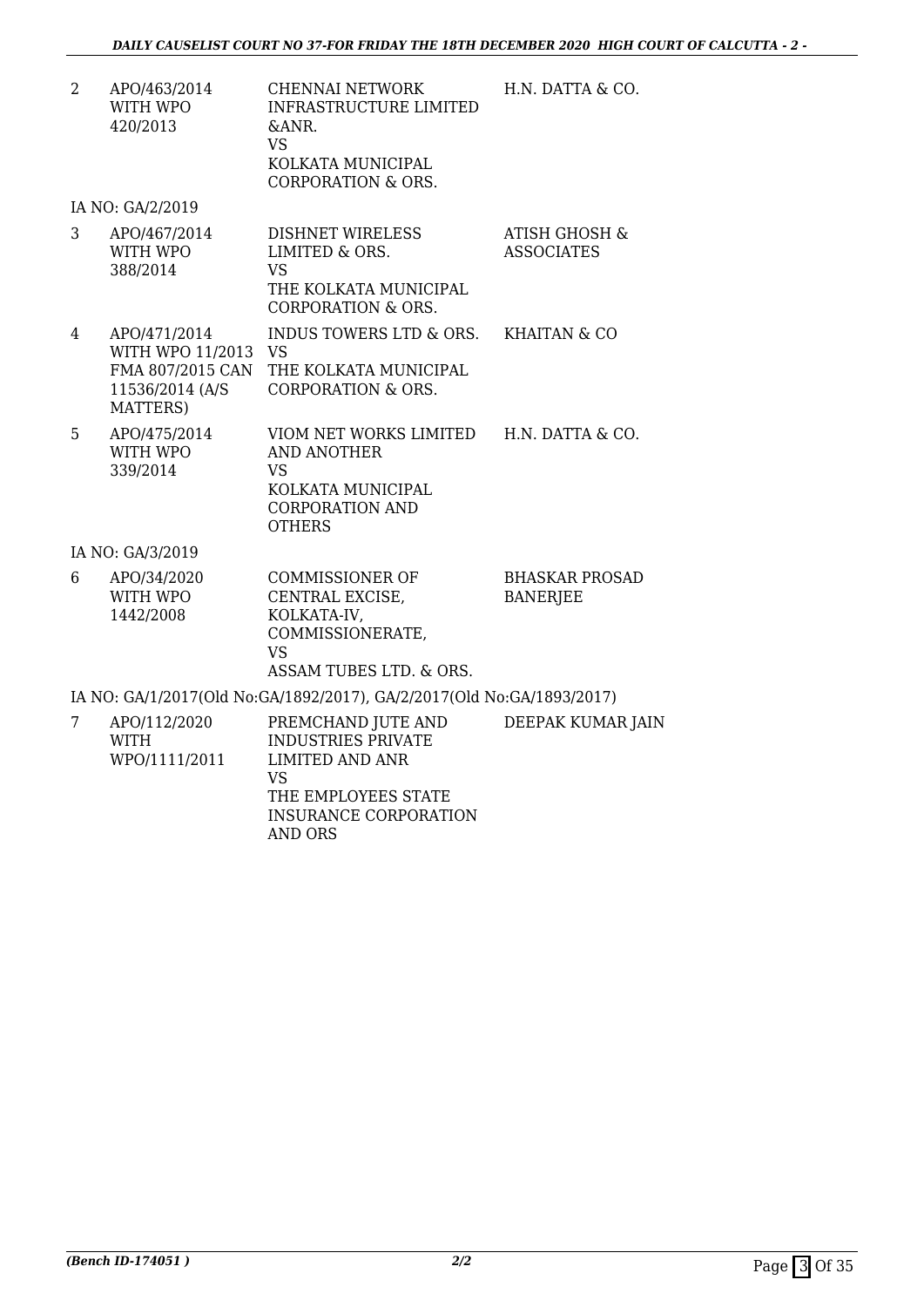

### **Original Side**

**DAILY CAUSELIST For Friday The 18th December 2020**

**COURT NO. 3**

**DIVISION BENCH (DB-III)**

**AT 2:00 PM**

**HON'BLE JUSTICE I. P. MUKERJI HON'BLE JUSTICE KAUSIK CHANDA (VIA VIDEO CONFERENCE)**

#### **NOTE:MATTERS WILL BE TAKEN UP THROUGH PHYSICAL HEARING ONLY WHEN BOTH THE PARTIES ARE AGREED.**

**NOTE: (1) MENTIONING WILL BE ALLOWED ON EVERY MONDAY AND THURSDAY AT 2:00 P.M.**

**(2) TODAY (18/12/2020) ORIGINAL SIDE MATTERS WILL BE CALLED ON AT 2:00 P.M. OR UPON EXHAUSTION OF APPELLATE SIDE MATTERS WHICHEVER IS EARLIER.**

**NOTE: ON AND FROM MONDAY, 14TH DECEMBER, 2020 TO THURSDAY, 24TH DECEMBER, 2020 - WILL SIT TOGETHER AND TAKE THE DETERMINATION OF HON'BLE JUSTICE I. P. MUKHERJI AND HON'BLE JUSTICE MD. NIZAMUDDIN.**

**ON AND FROM MONDAY, 14TH DECEMBER, 2020 THE DIVISION BENCH PRESIDED OVER BY HON'BLE JUSTICE I. P. MUKERJI - WILL TAKE IN ADDITION TO THEIR OWN LIST, WILL TAKE ALL THE APPEALS RELATING TO MATRIMONIAL & FAMILY COURT & MATTERS RELATING TO GUARDIANSHIP INCLUDING APPLICATIONS CONNECTED THERETO;**

**ADMISSION OF APPEALS UNDER SECTION 30 OF THE EMPLOYEES' COMPENSATION ACT, 1923**

**NOTE: APPEALS EXCLUDED FROM THE LIST WILL BE INCLUDED IN DUE COURSE.**

### **NEW APPLICATIONS**

1 IA NO. GA/1/2019 (Old No: GA/2242/2019) COMM. OF COUSTOM (PRE)  $V<sub>c</sub>$ GOVIND SARDA R.N. BANDOPADHYAY

In CUSTA/17/2002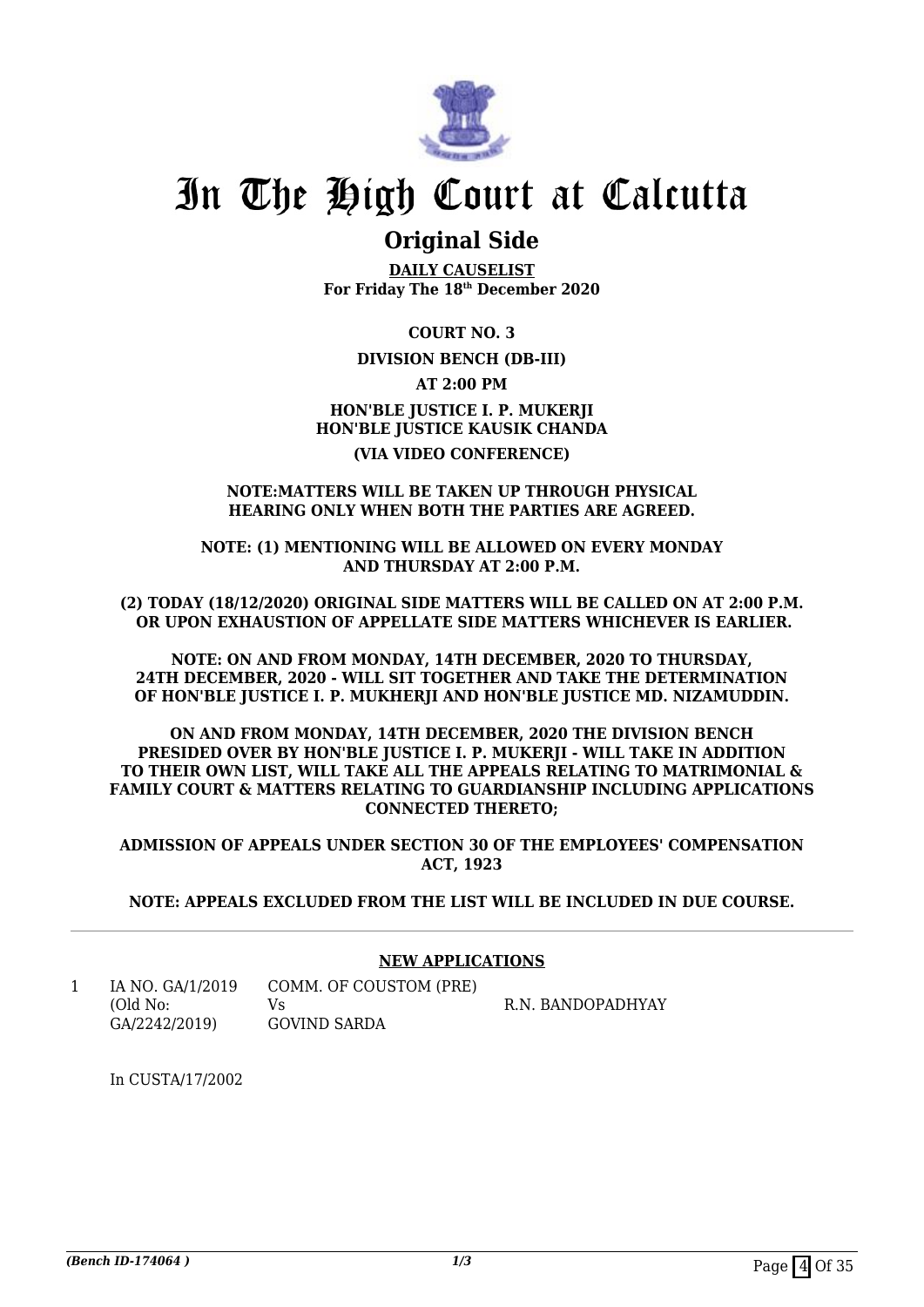| 2                                                                     | CUSTA/38/2019                                                         | THE COMMISSIONER OF<br>CUSTOMS (PREVENTIVE),<br>W.B., KOLKATA<br><b>VS</b><br>MD. RIJAUL BISWAS<br>PROPRIETOR OF M/S.<br><b>MADHUMITA</b><br><b>INTERNATIONAL</b> | SANJUKTA GUPTA    |  |
|-----------------------------------------------------------------------|-----------------------------------------------------------------------|-------------------------------------------------------------------------------------------------------------------------------------------------------------------|-------------------|--|
|                                                                       |                                                                       | IA NO: GA/1/2019(Old No:GA/2959/2019), GA/2/2020(Old No:GA/15/2020)                                                                                               |                   |  |
| 3                                                                     | CUSTA/39/2019                                                         | THE COMMISSIONER OF<br>CUSTOMS (PREVENTIVE),<br>W. B., KOLKATA<br><b>VS</b><br>M/S. GANAPATI EXIM                                                                 | SANJUKTA GUPTA    |  |
|                                                                       |                                                                       |                                                                                                                                                                   |                   |  |
| 4                                                                     |                                                                       | IA NO: GA/1/2019(Old No:GA/2960/2019), GA/2/2019(Old No:GA/2961/2019)                                                                                             | A. K. DEY AND     |  |
|                                                                       | ITAT/150/2019                                                         | M/S. PHILIPS INDIA<br>LIMITED<br><b>VS</b><br>PRINCIPAL COMMISSIONER<br>OF INCOME TAX, KOLKATA<br>IV, KOLKATA                                                     | <b>ASSOCIATES</b> |  |
|                                                                       | IA NO: GA/1/2019(Old No:GA/2227/2019)                                 |                                                                                                                                                                   |                   |  |
| 5                                                                     | ITAT/156/2019                                                         | PRINCIPAL COMMISSIONER<br>OF INCOME TAX 1 KOLKATA<br><b>VS</b><br>M/S PIONEER IRON AND<br>STEEL CORPORATION P LTD                                                 | Y VATS            |  |
|                                                                       | IA NO: GA/1/2019, GA/2/2019                                           |                                                                                                                                                                   |                   |  |
| 6                                                                     | ITAT/182/2019                                                         | PRINCIPAL COMMISSIONER<br>OF INCOME TAX-2,<br><b>KOLKATA</b><br><b>VS</b><br>M/S.EMAMI<br><b>INFRASTRUCTURE LTD</b>                                               | YOGESH VATS       |  |
|                                                                       |                                                                       | IA NO: GA/1/2019(Old No:GA/2670/2019), GA/2/2019(Old No:GA/2671/2019)                                                                                             |                   |  |
| 7                                                                     | ITAT/193/2019                                                         | PRINCIPAL COMMISSIONER<br>OF INCOME TAX-4,<br><b>KOLKATA</b><br><b>VS</b><br>D.K. BASAK JEWELLERS PVT<br>LTD.                                                     | YOGESH VATS       |  |
| IA NO: GA/1/2019(Old No:GA/2964/2019), GA/2/2019(Old No:GA/2965/2019) |                                                                       |                                                                                                                                                                   |                   |  |
| 8                                                                     | ITAT/194/2019                                                         | PRINCIPAL COMMISSIONER<br>OF INCOME<br>TAX(CENTRAL)KOI-2<br><b>VS</b><br>SPECIALITY RESTAURANT<br>LTD.                                                            | YOGESH VATS       |  |
|                                                                       | IA NO: GA/1/2019(Old No:GA/2962/2019), GA/2/2019(Old No:GA/2963/2019) |                                                                                                                                                                   |                   |  |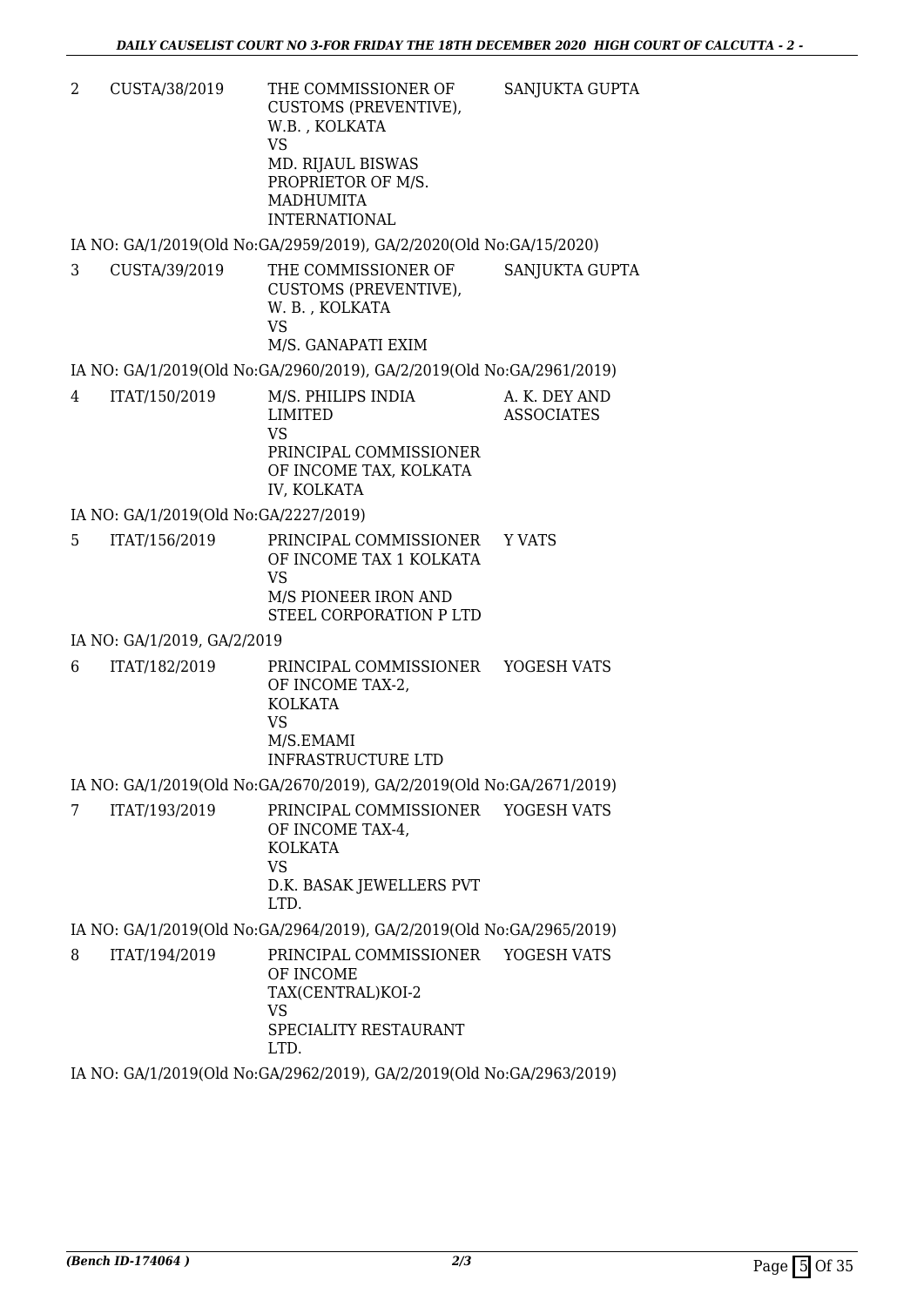9 ITAT/199/2019 COMMISSIONER OF INCOME TAX(TDS), SILIGURI VS STEEL AUTHORITY OF INDIA LIMITED YOGESH VATS

IA NO: GA/1/2019(Old No:GA/2971/2019), GA/2/2019(Old No:GA/2972/2019)

10 ITAT/10/2020 PRINCIPAL COMMISSIONER OF INCOME TAX-4, KOLKATA VS M/S. TCG LIFESCIENCES LTD. YOGESH VATS

IA NO: GA/1/2020(Old No:GA/472/2020), GA/2/2020(Old No:GA/473/2020)

11 ITAT/11/2020 PRINCIPAL COMMISSIONER OF INCOME TAX, CENTRAL-2, KOLKATA VS ELECTROCAST SALES INDIA LTD. YOGESH VATS

IA NO: GA/1/2020(Old No:GA/475/2020), GA/2/2020(Old No:GA/476/2020)

- 12 ITAT/13/2020 PRINCIPAL COMMISSIONER OF INCOME TAX 3 KOLKATA VS M/S. ITC LIMITED Y VATS IA NO: GA/1/2020(Old No:GA/506/2020), GA/2/2020(Old No:GA/507/2020) 13 ITAT/45/2020 PRINCIPAL COMMISSIONER S.LAMBA
- OF INCOME TAX-12, KOLKATA VS RESHMI P. LOYALKA

IA NO: GA/1/2020, GA/2/2020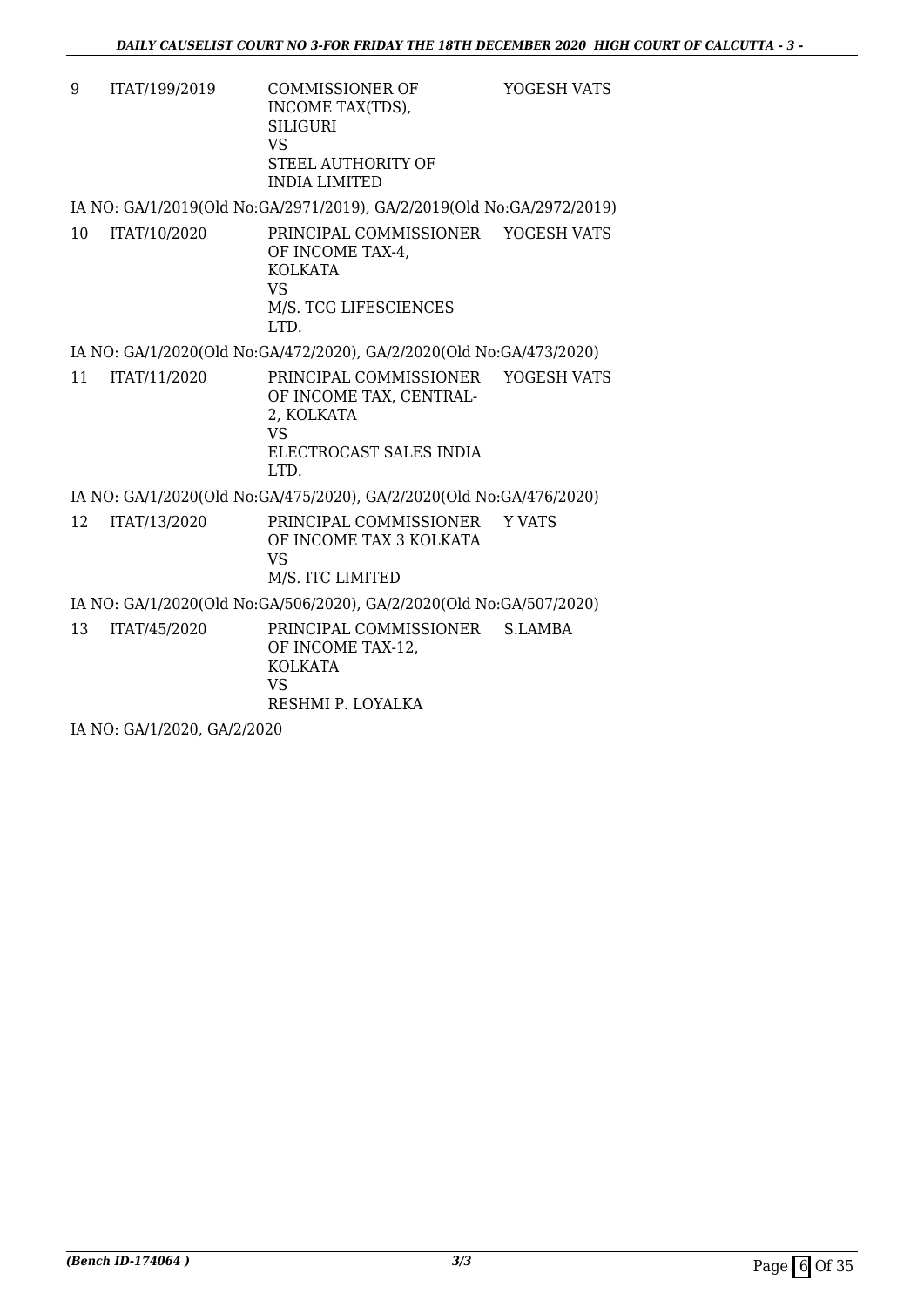

## **Original Side**

**DAILY CAUSELIST For Friday The 18th December 2020**

**COURT NO. 12**

### **DIVISION BENCH (DB-V)**

**AT 10:45 AM**

**HON'BLE JUSTICE SOUMEN SEN HON'BLE JUSTICE SAUGATA BHATTACHARYYA (VIA VIDEO CONFERENCE)**

**NOTE:MATTERS WILL BE TAKEN UP THROUGH PHYSICAL HEARING ONLY WHEN BOTH THE PARTIES ARE AGREED.**

**NOTE: ORIGINAL SIDE MATTERS SHALL BE TAKEN UP ON TUESDAY AT THE FIRST SITTING OF THE COURT.**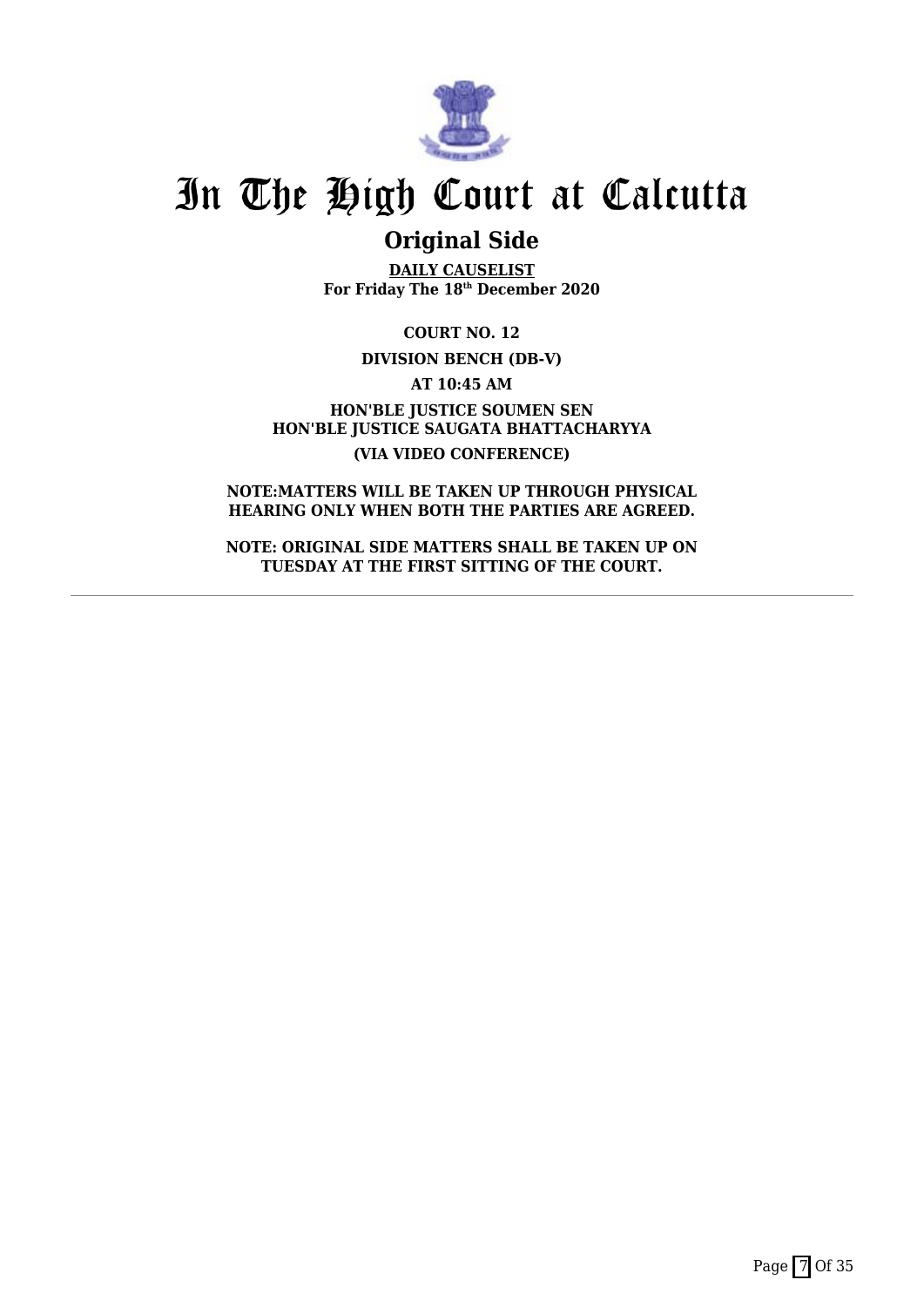

## **Original Side**

**DAILY CAUSELIST For Friday The 18th December 2020**

**COURT NO. 5**

**DIVISION BENCH (DB-VII)**

**AT 10:45 AM**

**HON'BLE JUSTICE SUBRATA TALUKDAR HONBLE JUSTICE ANIRUDDHA ROY (VIA VIDEO CONFERENCE)**

#### **NOTE:MATTERS WILL BE TAKEN UP THROUGH PHYSICAL HEARING ONLY WHEN BOTH THE PARTIES ARE AGREED**

**ON AND FROM WEDNESDAY, 9TH DECEMBER,2020 TO THURSDAY, 24TH DECEMBER, 2020 - WILL SIT TOGETHER AND TAKE THE DETERMINATION OF HON'BLE JUSTICE SUBRATA TALUKDAR AND HON'BLE JUSTICE SUBHASIS DASGUPTA**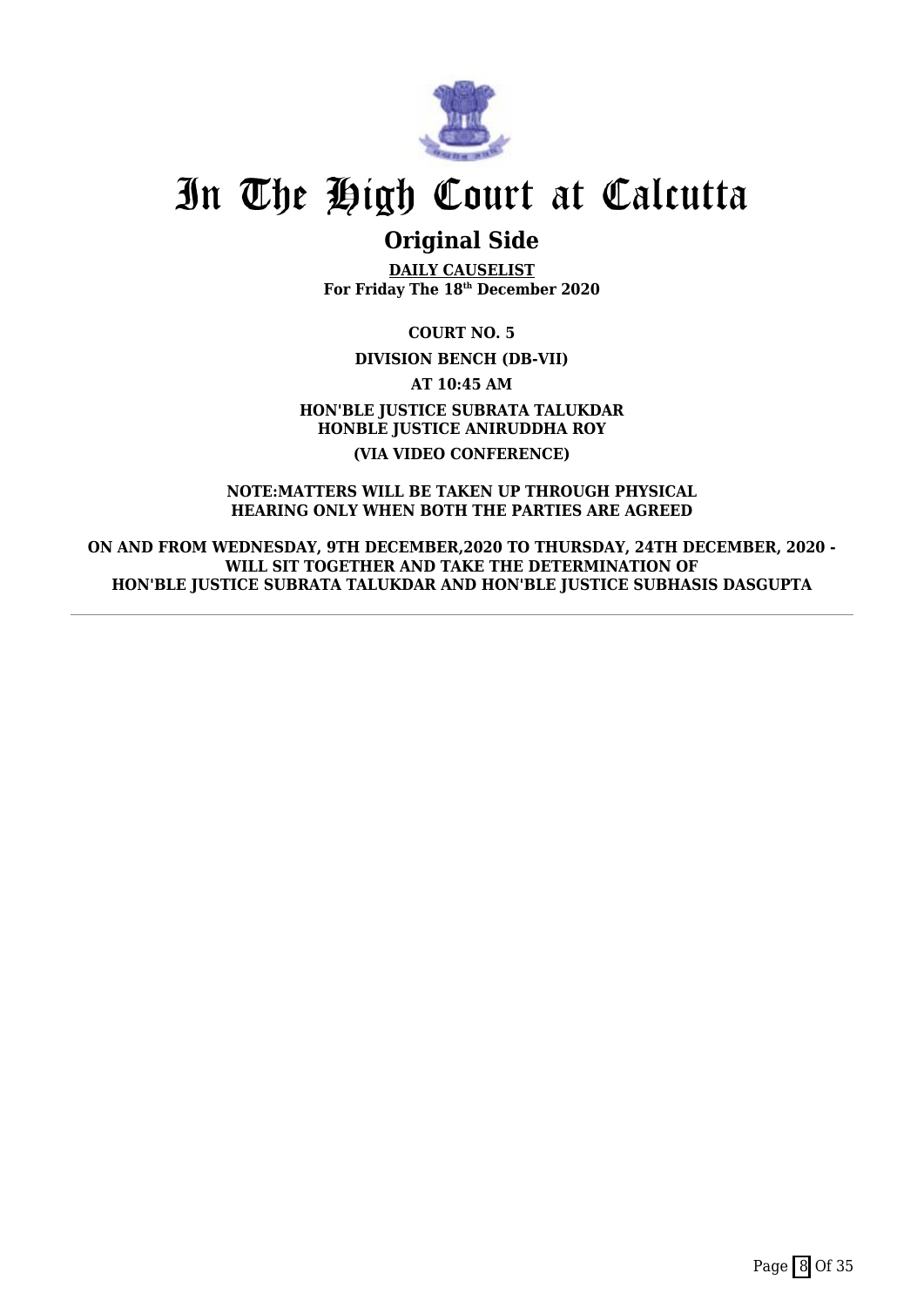

## **Original Side**

**DAILY CAUSELIST For Friday The 18th December 2020**

**COURT NO. 25 SINGLE BENCH (SB-I) AT 2:00 PM HON'BLE JUSTICE TAPABRATA CHAKRABORTY (VIA VIDEO CONFERENCE)**

**NOTE:MATTERS WILL BE TAKEN UP THROUGH PHYSICAL HEARING ONLY WHEN BOTH PARTIES ARE AGREED**

**NOTE : ON EVERY THURSDAY ORIGINAL SIDE MATTERS WILL BE TAKEN UP AT 2:00 P.M.**

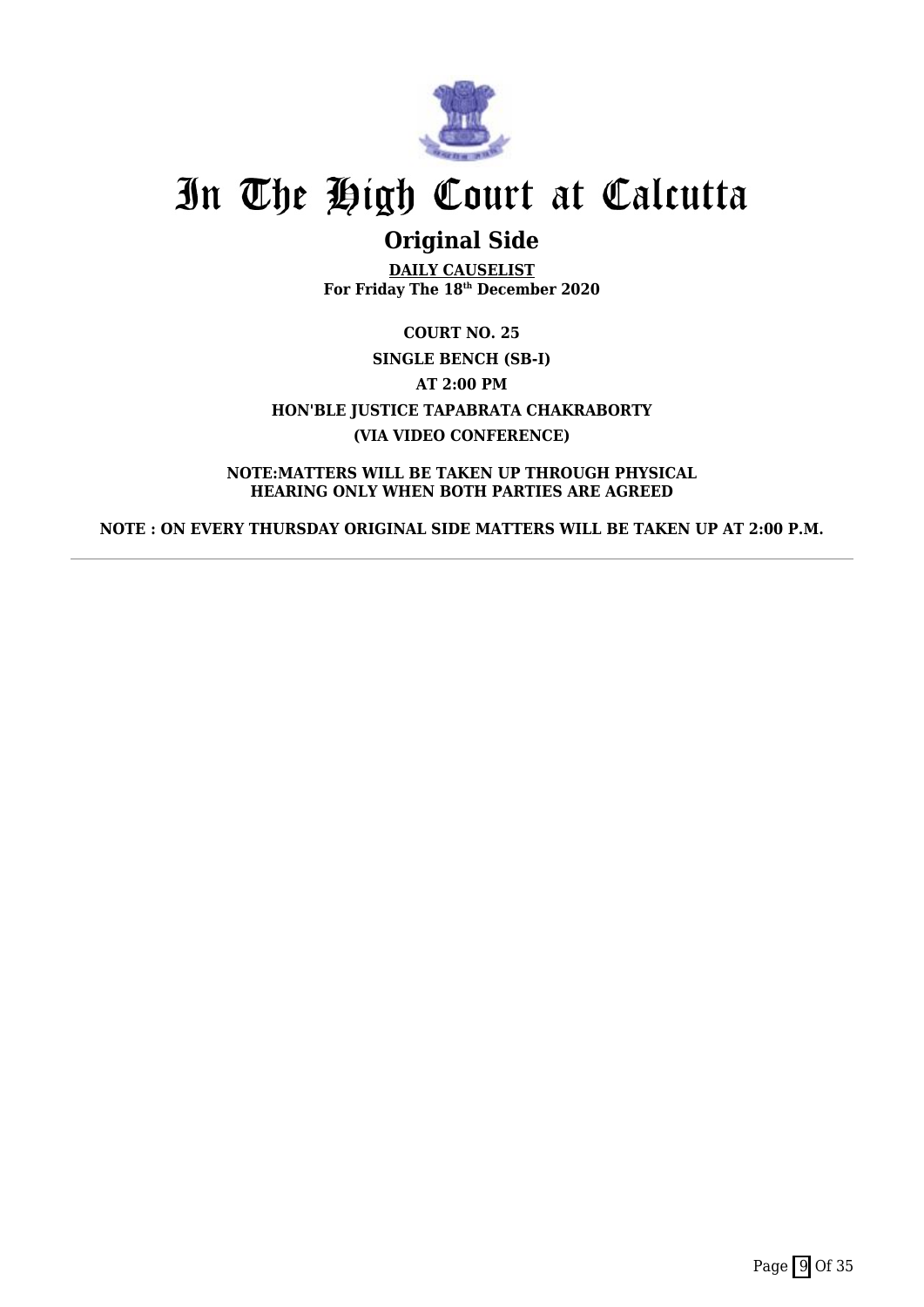

### **Original Side**

**DAILY CAUSELIST For Friday The 18th December 2020**

**COURT NO. 4 SINGLE BENCH (SB-II) AT 10:45 AM HON'BLE JUSTICE ARINDAM SINHA (VIA VIDEO CONFERENCE)**

**NOTE:MATTERS WILL BE TAKEN UP THROUGH PHYSICAL HEARING ONLY WHEN BOTH THE PARTIES ARE AGREED.**

**NOTE : 1) ON MONDAY, TUESDAY AND THURSDAY ORIGINAL SIDE MATTERS WILL BE TAKEN UP FROM 3:00 P.M.**

**2) ON WEDNESDAY ORIGINAL SIDE MATTERS WILL BE TAKEN UP FROM 10:45 A.M.**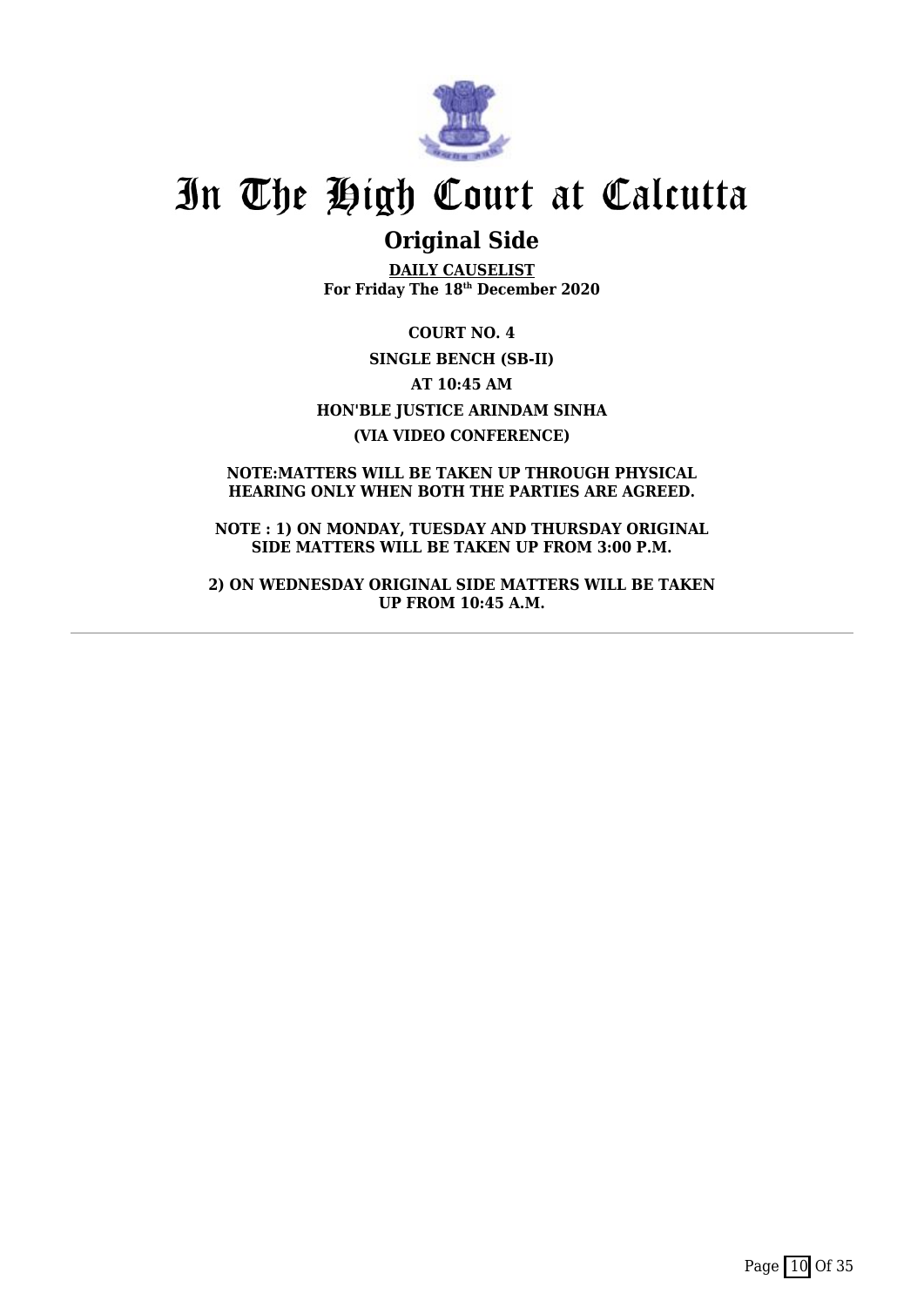

## **Original Side**

**DAILY CAUSELIST For Friday The 18th December 2020**

**COURT NO. 36 SINGLE BENCH (SB-III,COMMERCIAL BENCH) AT 10:45 AM HON'BLE JUSTICE DEBANGSU BASAK (VIA VIDEO CONFERENCE)**

#### **NOTE:MATTERS WILL BE TAKEN UP THROUGH PHYSICAL HEARING ONLY WHEN BOTH THE PARTIES ARE AGREED.**

### **TO BE MENTIONED**

| $\mathbf{1}$ | IA NO. GA/1/2020<br>In CS/79/2020 | <b>BALAJI CHEM SOLUTION</b><br>PRIVATE LIMITED<br>Vs<br>BARDHAMAN DHARMARAJ<br>PAPER MILL PRIVATE<br><b>LIMITED</b> | <b>SURANA AND</b><br><b>CHOUDHURY</b><br><b>SURANA AND</b><br><b>CHOUDHURY</b> |
|--------------|-----------------------------------|---------------------------------------------------------------------------------------------------------------------|--------------------------------------------------------------------------------|
|              |                                   | <b>NEW MOTION (UNDER COMMERCIAL DIVISION)</b>                                                                       |                                                                                |
| 2            | IA NO. GA/1/2020                  | CTS INDUSTRIES LIMITED<br>AND ANR.<br>Vs                                                                            | MEGHAJIT<br><b>MUKHERJEE</b><br><b>MEGHAJIT</b>                                |
|              | In CS/52/2020                     | TILAK RATAN REALTORS<br>PRIVATE LIMITED AND ORS.                                                                    | MUKHERJEE                                                                      |
| 3            | IA NO. GA/1/2020                  | <b>INSTITUTE FOR INDIAN</b><br><b>LABOUR</b><br>Vs                                                                  | <b>FOX AND MANDAL</b><br><b>FOX AND MANDAL</b>                                 |
|              | In CS/80/2020                     | <b>TERAI TEA COMPANY</b><br><b>LIMITED</b>                                                                          |                                                                                |
| 4            | IA NO. GA/2/2020                  | <b>INSTITUTE FOR INDIAN</b><br><b>LABOUR</b><br>Vs                                                                  | <b>FOX AND MANDAL</b><br>FOX AND MANDAL                                        |
|              | In CS/80/2020                     | <b>TERAI TEA COMPANY</b><br><b>LIMITED</b>                                                                          |                                                                                |
| 5            | IA NO. GA/1/2020                  | KHAITAN INDIA LIMITED<br>Vs<br>KHAITAR INDUSTRIES                                                                   | RAJESH UPADHYAY<br>RAJESH UPADHYAY                                             |
|              | In CS/155/2020                    | PRIVATE LIMITED AND ORS.                                                                                            |                                                                                |
|              |                                   | <b>ADJOURNED MOTION (UNDER COMMERCIAL DIVISION)</b>                                                                 |                                                                                |
|              |                                   |                                                                                                                     |                                                                                |

( AT 2:00 P.M. )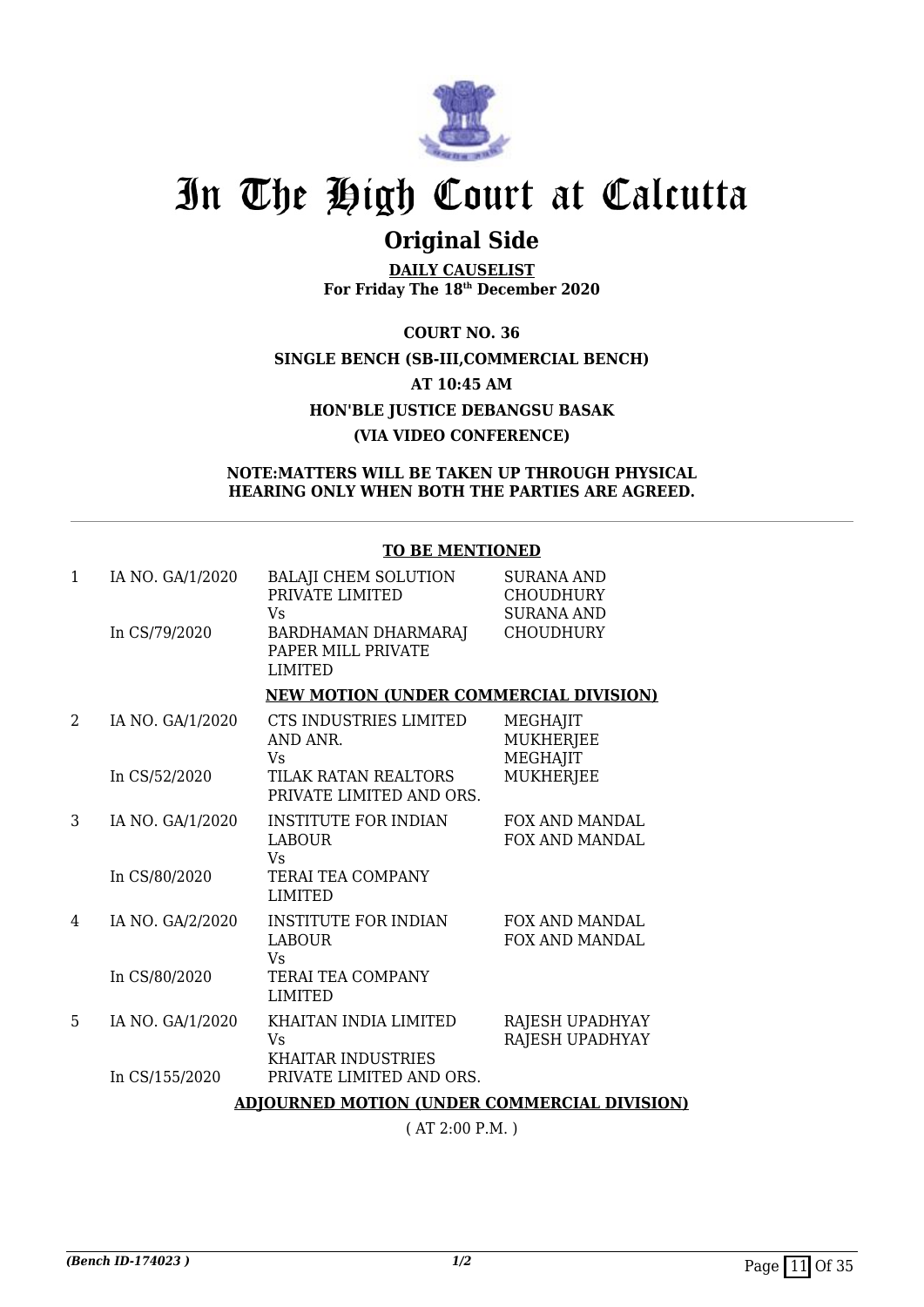| 6 | IA NO. GA/2/2019 | ROHAN BUILDERS (INDIA) |
|---|------------------|------------------------|
|   | (Old No:         | PRIVATE LIMITED        |
|   | GA/2700/2019)    | Vs                     |
|   |                  | BERGER PAINTS INDIA    |
|   |                  | <b>LIMITED</b>         |

VICTOR MOSES AND CO VICTOR MOSES AND CO

| AP/255/2020 | QUIPPO INFRASTRUCTURE<br>LIMITED<br>VS | MULLICK AND CO. |
|-------------|----------------------------------------|-----------------|
|             | A2Z INFRASERVICES                      |                 |
|             | LIMITED AND ANR.                       |                 |

IA NO: GA/1/2020, GA/2/2020

In CS/86/2019

| 8 | AP/308/2020 | CUPRUM BAGRODIA<br>LIMITED<br>VS<br>GAINWELL COMMOSALES<br>PRIVATE LIMITED | SHARMA KAJARIA<br>AND CO. |
|---|-------------|----------------------------------------------------------------------------|---------------------------|
|   |             |                                                                            |                           |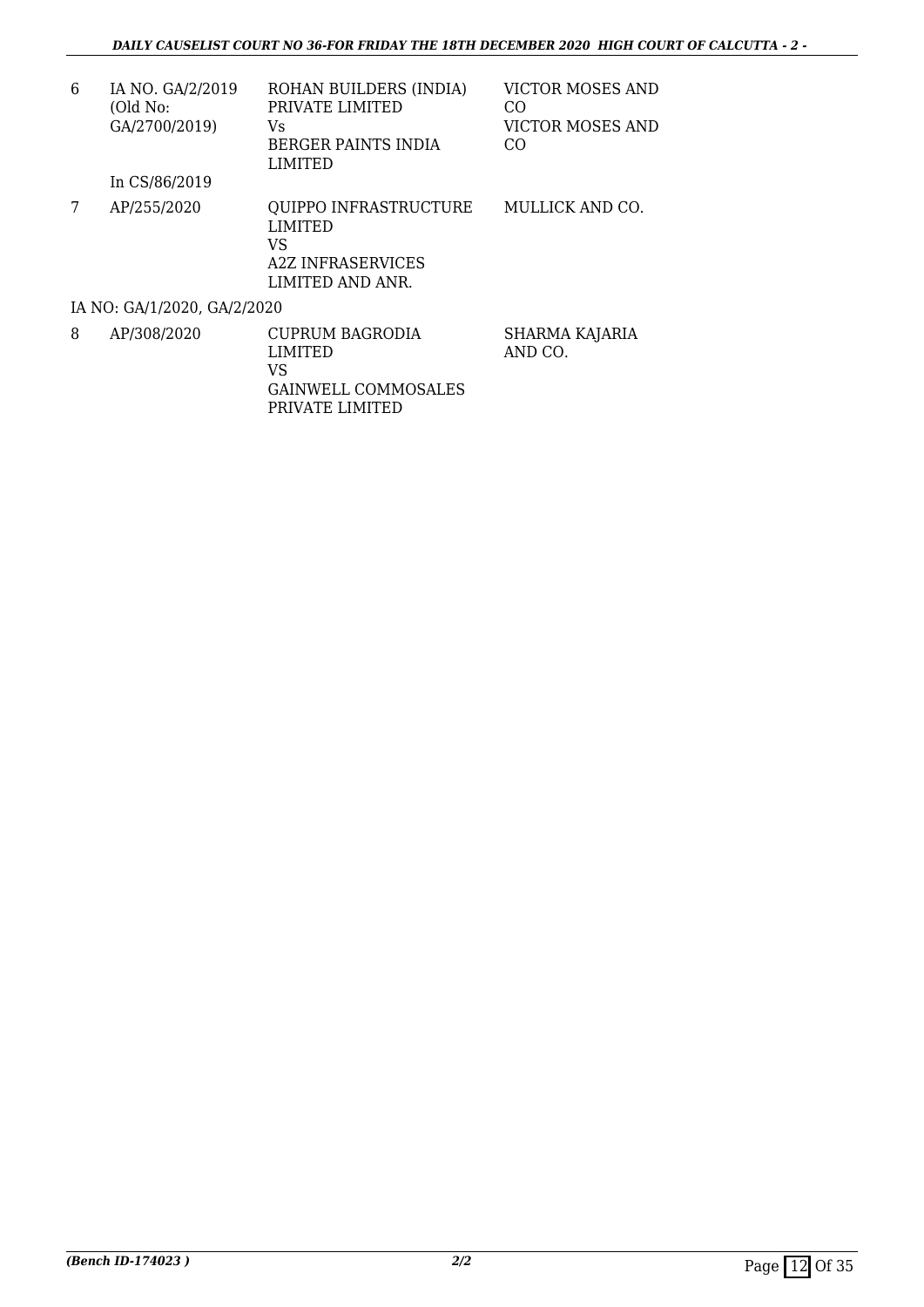

## **Original Side**

**DAILY CAUSELIST For Friday The 18th December 2020**

**COURT NO. 36 SINGLE BENCH (SB-III) AT 10:45 AM HON'BLE JUSTICE DEBANGSU BASAK (VIA VIDEO CONFERENCE)**

#### **NOTE:MATTERS WILL BE TAKEN UP THROUGH PHYSICAL HEARING ONLY WHEN BOTH THE PARTIES ARE AGREED.**

|                |                  | <b>FOR JUDGEMENT</b>                                                                                |                                                              |
|----------------|------------------|-----------------------------------------------------------------------------------------------------|--------------------------------------------------------------|
| 1              | WPO/359/2020     | SONAI FOOD MARKETING<br><b>PVT LTD AND ANR</b><br>VS.<br>THE STATE OF WEST<br><b>BENGAL AND ORS</b> | NIBEDITA PAL                                                 |
| $\overline{2}$ | WPO/360/2020     | SONAI FOOD MARKETING<br>PVT LTD AND ANR<br>VS.<br>THE STATE OF WEST<br><b>BENGAL AND ORS</b>        | NIBEDITA PAL                                                 |
|                |                  | NON CONTENTIOUS BUSINESS (FOR FINAL DISPOSAL)                                                       |                                                              |
| 3              | PLA/414/2018     | IN THE GOODS OF: SANTI<br>RAM ROY, DECEASED<br><b>VS</b>                                            | <b>DIPIKA BANU</b>                                           |
|                | IA NO: GA/1/2019 |                                                                                                     |                                                              |
| 4              | PLA/191/2019     | IN THE GOODS OF - TARIT<br>KUMAR DATTA ROY (DEC.)<br><b>VS</b><br>NA                                | <b>SUMAN KUMAR</b><br><b>MUKHERJEE</b>                       |
| 5              | PLA/443/2019     | IN THE GOODS OF- PREM<br>CHAND JINDAL (DEC.)<br><b>VS</b><br>NA                                     | PRANAV SHARMA                                                |
| 6              | PLA/7/2020       | IN THE GOODS OF-<br>PREETILATA<br>CHAKRABARTTY (DEC.)<br>VS.<br><b>NA</b>                           | <b>GOOPTU AND</b><br><b>CHAKRABORTY</b><br><b>ASSOCIATES</b> |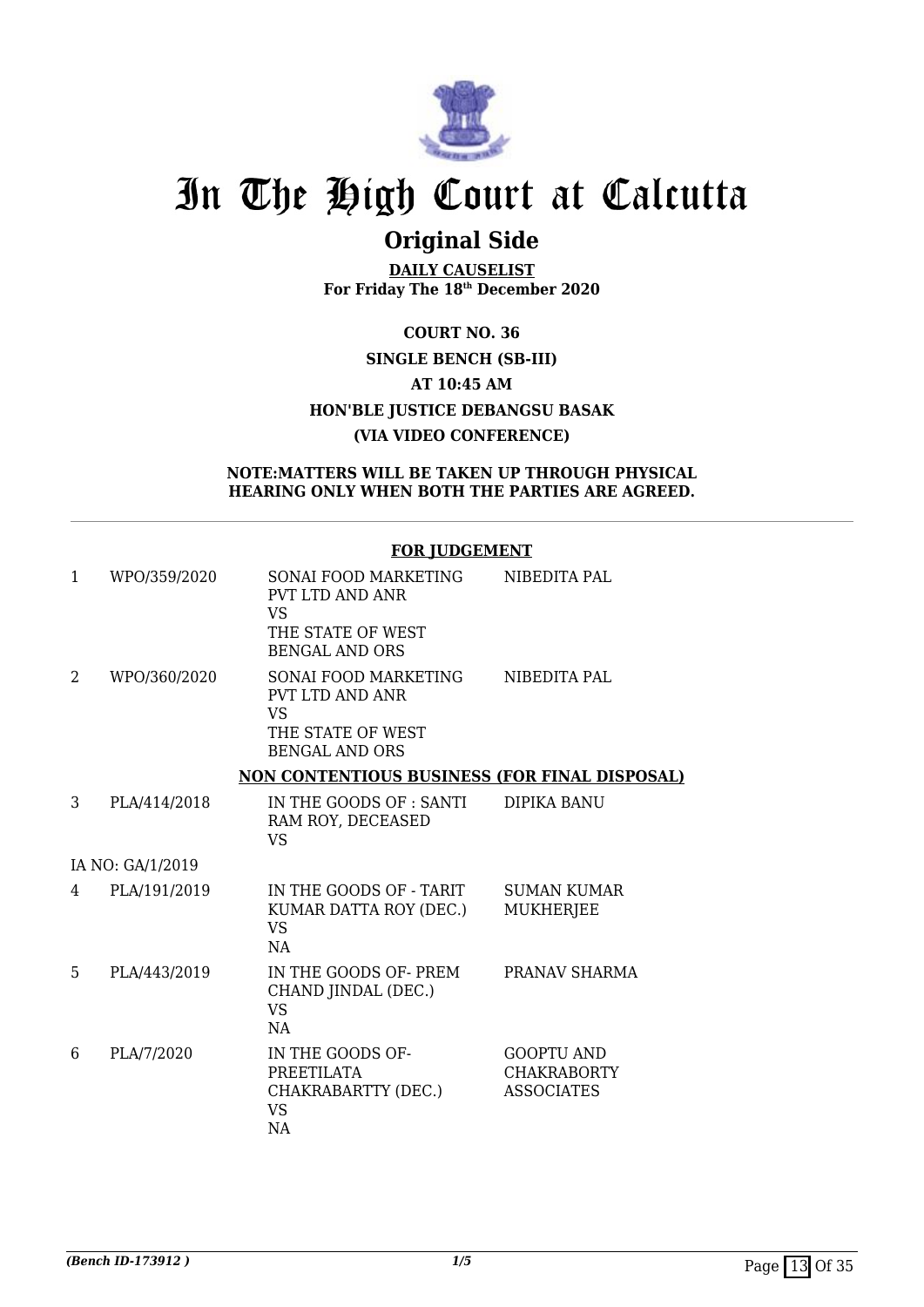| 7  | PLA/13/2020      | AROOP KUMAR NANDI<br><b>ALIAS AROOP NANDI</b><br><b>VS</b><br>NA                                                               | FOX AND MANDAL                       |
|----|------------------|--------------------------------------------------------------------------------------------------------------------------------|--------------------------------------|
| 8  | PLA/28/2020      | IN THE GOODS OF MINU<br>RANI DAS (DEC)<br><b>VS</b><br>NA                                                                      | <b>SARAOGI AND</b><br><b>COMPANY</b> |
| 9  | PLA/63/2020      | IN THE GOODS OF SM.<br>JUTHIKA BASAK (DEC)<br><b>VS</b><br>N/A                                                                 | <b>S.KHAN</b>                        |
| 10 | PLA/78/2020      | IN THE GOODS OF SMT.<br>MANJU BHANJA<br><b>CHOUDHURY ALIAS SMT</b><br>MANJU RANI BHANJA<br>CHOUDHURY (DEC)<br><b>VS</b><br>N/A | <b>SULAGNA</b><br><b>MUKHERJEE</b>   |
| 11 | PLA/106/2020     | IN THE GOODS OF - LATE<br>RAJARSHI SENGUPTA (DEC.)<br><b>VS</b><br>NA                                                          | JOYDEEP ROY                          |
| 12 | PLA/121/2020     | IN THE GOODS OF<br>BISHWANATH MODI (DEC)<br>VS<br>N/A                                                                          | D. MITRA                             |
|    |                  | <b>TESTAMENTARY MATTERS ( FOR ISSUANCE OF CITATION)</b>                                                                        |                                      |
| 13 | PLA/292/2015     | IN THE GOODS OF :<br>CHIRASUKH CHANDRA<br>(DEC.)<br><b>VS</b>                                                                  | <b>JURIS N LAW</b>                   |
|    | IA NO: GA/2/2019 |                                                                                                                                |                                      |
|    | 14 PLA/226/2019  | IN THE GOODS OF JHARNA<br>LAW (DEC)<br><b>VS</b><br>NA                                                                         | M/S RAJENDRA LALL<br>DUTT AND CO     |
| 15 | PLA/86/2020      | IN THE GOODS OF BIKASH UDAYNARAYAN<br>KUMAR RUDRA (DECED)<br>VS<br>NA                                                          | <b>BETAL</b>                         |
| 16 | PLA/87/2020      | IN THE GOODS OF BIKASH UDAYNARAYAN<br>KUMAR RUDRA (DEC)<br>VS<br>NA                                                            | BETAL                                |
| 17 | PLA/127/2020     | IN THE GOODS OF-<br>SURENDRA NATH SAHA<br>(DEC.)<br>VS<br>NA                                                                   | <b>RAMIJ MUNSI</b>                   |
| 18 | PLA/129/2020     | IN THE GOODS OF BEJOYA SAMRAT MUKHERJI<br>DEBI DECED<br>VS<br>NA                                                               |                                      |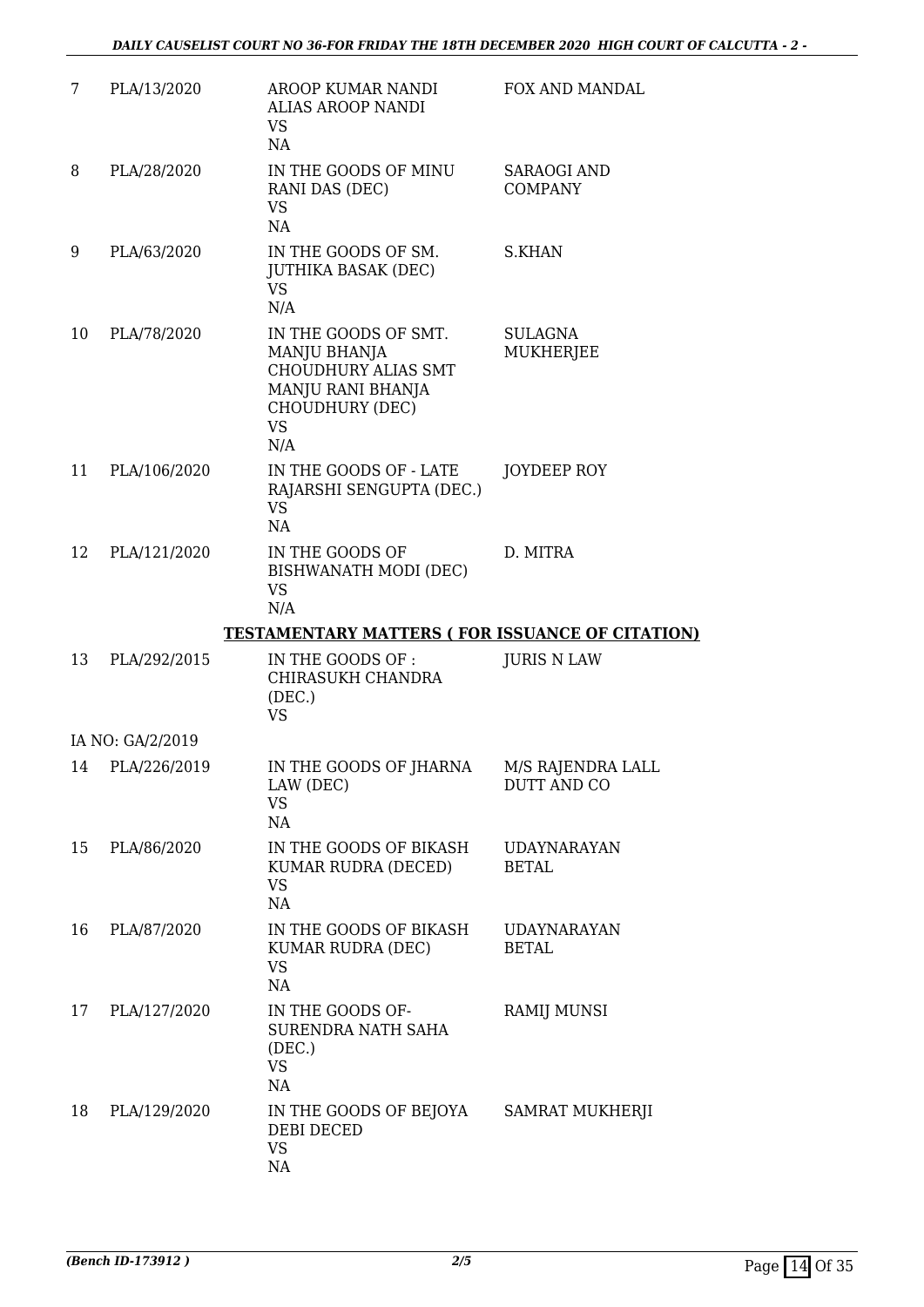| 19 | PLA/152/2020                        | IN THE GOODS OF SIPRA<br>MUKHERJEE (DEC)<br><b>VS</b><br>NA                                       | <b>VICTOR MOSES AND</b><br>CO                        |                                 |
|----|-------------------------------------|---------------------------------------------------------------------------------------------------|------------------------------------------------------|---------------------------------|
|    |                                     | <b>NEW MOTIONS</b>                                                                                |                                                      |                                 |
| 20 | IA NO. GA/13/2020<br>In CS/324/1987 | <b>WOODLAND</b><br>MANUFACTURER LTD.<br><b>Vs</b><br>SANKAR PROSAD GARGA                          | T.BANERJEE & CO.                                     | P.K.SEN<br>BORAT, S.P. GARGA    |
|    |                                     | AND ORS.                                                                                          |                                                      |                                 |
| 21 | IA NO. GA/24/2020                   | KAL ELECTRONICS &<br>CONSULTANCY (P) LTD.<br>Vs                                                   | MUKHERJEE<br><b>MUKHERJEE &amp;</b><br><b>BISWAS</b> | <b>KHAITAN</b><br>KHAITAN & CO. |
|    | In CS/149/2001                      | <b>HINDUSTAN</b><br>DEVELOPMENT<br>CORPN.LTD.                                                     |                                                      |                                 |
| 22 | IA NO. GA/1/2020                    | SMT. MADHABI MONDAL<br>AND ANR.<br>Vs                                                             | MUKHERJE<br><b>ASSOCIATES</b><br>MUKHERJE            |                                 |
|    | In APO/145/2020                     | M/S. CHOLAMANDALAM<br><b>INVESTMENT AND</b><br>FINANCE COMPANY<br><b>LIMITED</b>                  | <b>ASSOCIATES</b>                                    |                                 |
| 23 | IA NO. GA/1/2020                    | AMIYA SEN AND ANR.<br><b>Vs</b><br>M/S. CHOLAMANDALAM                                             | MUKHERJE<br><b>ASSOCIATES</b><br>MUKHERJE            |                                 |
|    | In APO/146/2020                     | <b>INVESTMENT AND</b><br>FINANCE COMPANY<br><b>LIMITED</b>                                        | <b>ASSOCIATES</b>                                    |                                 |
| 24 | IA NO. GA/1/2020                    | SANDIP DHIBAR AND ANR.<br>Vs<br>M/S. CHOLAMANDALAM                                                | MUKHERJE<br><b>ASSOCIATES</b><br>MUKHERJE            |                                 |
|    | In APO/147/2020                     | <b>INVESTMENT AND</b><br>FINANCE COMPANY<br><b>LIMITED</b>                                        | <b>ASSOCIATES</b>                                    |                                 |
| 25 | IA NO. GA/1/2020                    | SANDIP DHIBAR AND ANR.<br>Vs<br>M/S. CHOLAMANDALAM                                                | MUKHERJE<br><b>ASSOCIATES</b><br>MUKHERJE            |                                 |
|    | In APO/148/2020                     | <b>INVESTMENT AND</b><br>FINANCE COMPANY<br><b>LIMITED</b>                                        | <b>ASSOCIATES</b>                                    |                                 |
|    |                                     | <b>APPLICATION FOR RULE IN CONTEMPT</b>                                                           |                                                      |                                 |
| 26 | CC/25/2020                          | <b>SUNITA SEAL AND ANR</b><br><b>VS</b><br>MRINAL LAL SEAL AND ANR                                | <b>SOMALI</b><br>MUKHOPADHYAY                        |                                 |
| 27 | CC/45/2020                          | RINGTONG TEA CO PVT LTD<br>AND ORS<br><b>VS</b><br>THE RESERVE BANK OF<br><b>INDIA AND OTHERS</b> | <b>BIMALENDU DAS</b>                                 |                                 |
|    |                                     | <b>NEW CHAMBER APPLICATIONS</b>                                                                   |                                                      |                                 |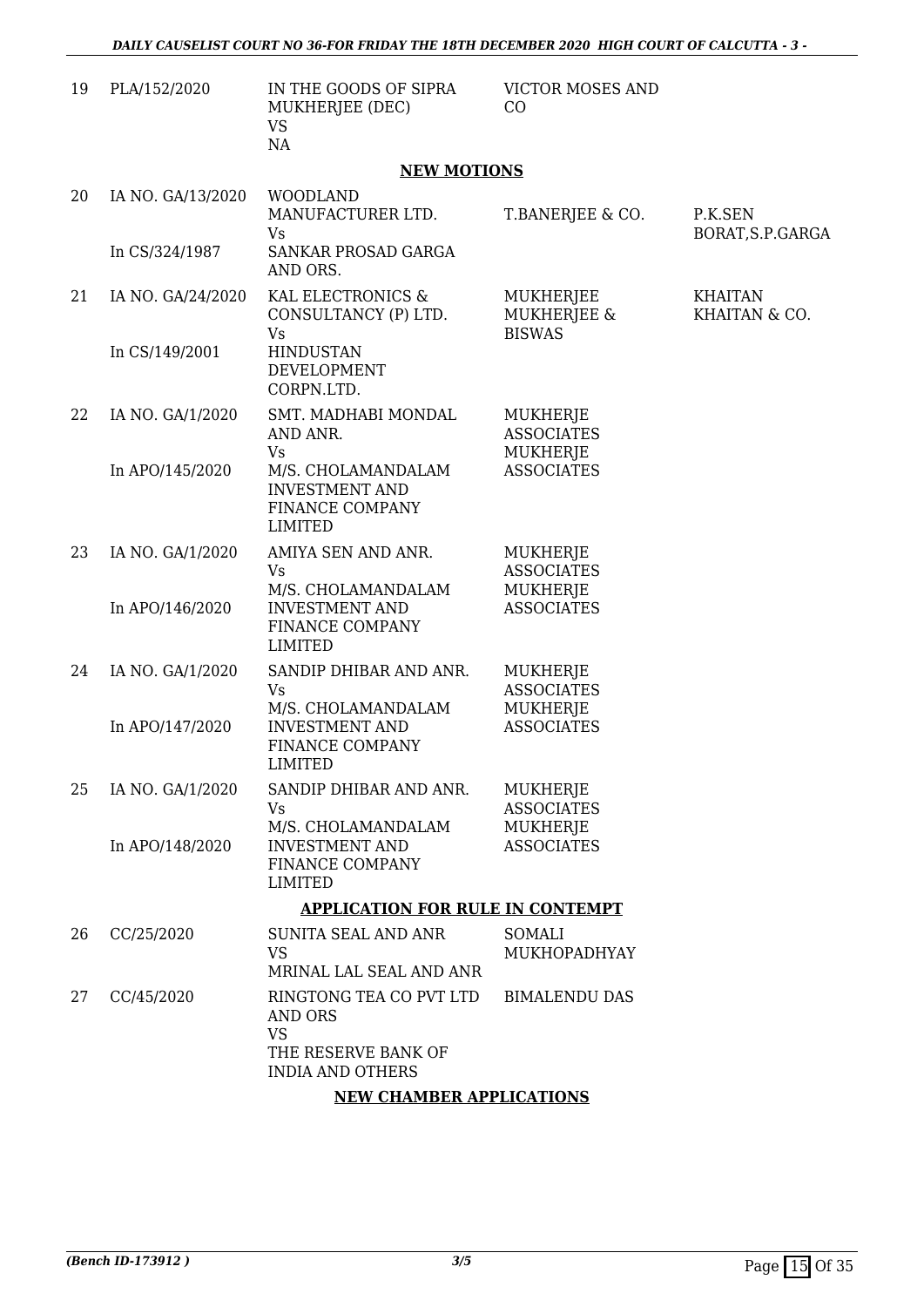| 28 | IA NO. GA/12/2020                                               | ANJANA KHARKIA & ANR.<br><b>Vs</b>                                                     | <b>ADITYA GARODIA</b><br>ADITYA GARODIA                                      | MOHAN JEE OJHA<br>MOHAN JEE OJHA                                                                    |
|----|-----------------------------------------------------------------|----------------------------------------------------------------------------------------|------------------------------------------------------------------------------|-----------------------------------------------------------------------------------------------------|
|    | In CS/254/2008                                                  | <b>MAHADEV PRASAD</b><br>KHARKIA & ORS.                                                |                                                                              |                                                                                                     |
|    |                                                                 | <b>ADJOURNED MOTION</b>                                                                |                                                                              |                                                                                                     |
|    |                                                                 | (AT 2:00 P.M.)                                                                         |                                                                              |                                                                                                     |
| 29 | IA NO. GA/2/2019<br>(Old No:<br>GA/1347/2019)                   | SRI MANOJ KUAMR<br>JAYASWAL AND ORS.<br><b>Vs</b><br>SMT. ASALATA JAYASWAL<br>AND ORS. | DAS AND COMPANY<br>DAS AND COMPANY                                           |                                                                                                     |
|    | In CS/40/2019                                                   |                                                                                        |                                                                              |                                                                                                     |
| 30 | IA NO. GA/1/2019<br>(Old No:<br>GA/2448/2019)<br>In CS/238/2019 | <b>BIJAY KUMAR</b><br>JHUNJHUNWALA<br><b>Vs</b><br>JAYA JHUNJHUNWALA AND<br>ORS.       | DEEPAK KUMAR JAIN<br>DEEPAK KUMAR JAIN                                       | <b>ADITYA GARODIA</b><br>$(FOR RES. 1, 2)$ &<br>TANMOY ROY (FOR<br>RES.3) - BOTH IN GA<br>2448/2019 |
| 31 | IA NO. GA/1/2019                                                | RAHUL SHARMA                                                                           | RAJESH UPADHYAY                                                              |                                                                                                     |
|    | (Old No:<br>GA/2525/2019)                                       | <b>Vs</b><br>RAVI SHARMA AND ORS                                                       | RAJESH UPADHYAY                                                              | <b>ASHOK SHARMA (IN</b><br>GA 2525/19)                                                              |
|    | In CS/239/2019                                                  |                                                                                        |                                                                              |                                                                                                     |
| 32 | IA NO. GA/2/2019<br>(Old No:<br>GA/2946/2019)                   | NRIPENDRA KRISTO DUTT<br><b>Vs</b><br>MINATI DUTT AND ORS                              | <b>ANIRBAN</b><br><b>PRAMANICK</b><br><b>ANIRBAN</b><br><b>PRAMANICK</b>     | <b>ANIRUDDHA</b><br>SINHA(FOR RES.4,5<br>IN GA 2612/19)                                             |
|    | In CS/247/2019                                                  |                                                                                        |                                                                              |                                                                                                     |
| 33 | IA NO. GA/1/2019<br>(Old No:<br>GA/2612/2019)                   | NRIPENDRA KRISTO DUTT<br><b>Vs</b><br>MINATI DUTT AND ORS                              | <b>ANIRBAN</b><br><b>PRAMANICK</b><br><b>ANIRBAN</b><br><b>PRAMANICK</b>     | <b>ANIRUDDHA</b><br>SINHA(FOR RES.4,5<br>IN GA 2612/19)                                             |
|    | In CS/247/2019                                                  |                                                                                        |                                                                              |                                                                                                     |
| 34 | IA NO. GA/1/2020<br>(Old No:<br>GA/512/2020)                    | RAM NATH SINGH AND ORS<br>Vs<br>JASPAL SINGH CHANDHOK<br><b>AND ORS</b>                | <b>DALIA</b><br><b>BHATTACHERJEE</b><br><b>DALIA</b><br><b>BHATTACHERJEE</b> |                                                                                                     |
|    | In CS/12/2020                                                   |                                                                                        |                                                                              |                                                                                                     |
| 35 | AP/16/2020                                                      | CRESCENT CONSTRUCTION<br><b>VS</b><br>MOSAMMAT NUR AUNGREJ<br>BIBI AND ORS.            | <b>SUMAN BANERJEE</b>                                                        | <b>VICTOR MOSES &amp;</b><br>CO.                                                                    |
| 36 | IA NO. GA/1/2020<br>(Old No:<br>GA/523/2020)                    | <b>BALARAM DEVELOPERS</b><br>PRIVATE LIMITED AND<br>ANR.<br><b>Vs</b>                  | <b>DWIP RAJ BASU</b><br><b>DWIP RAJ BASU</b>                                 |                                                                                                     |
|    | In CS/31/2020                                                   | RAJESH SONKAR AND ORS.                                                                 |                                                                              |                                                                                                     |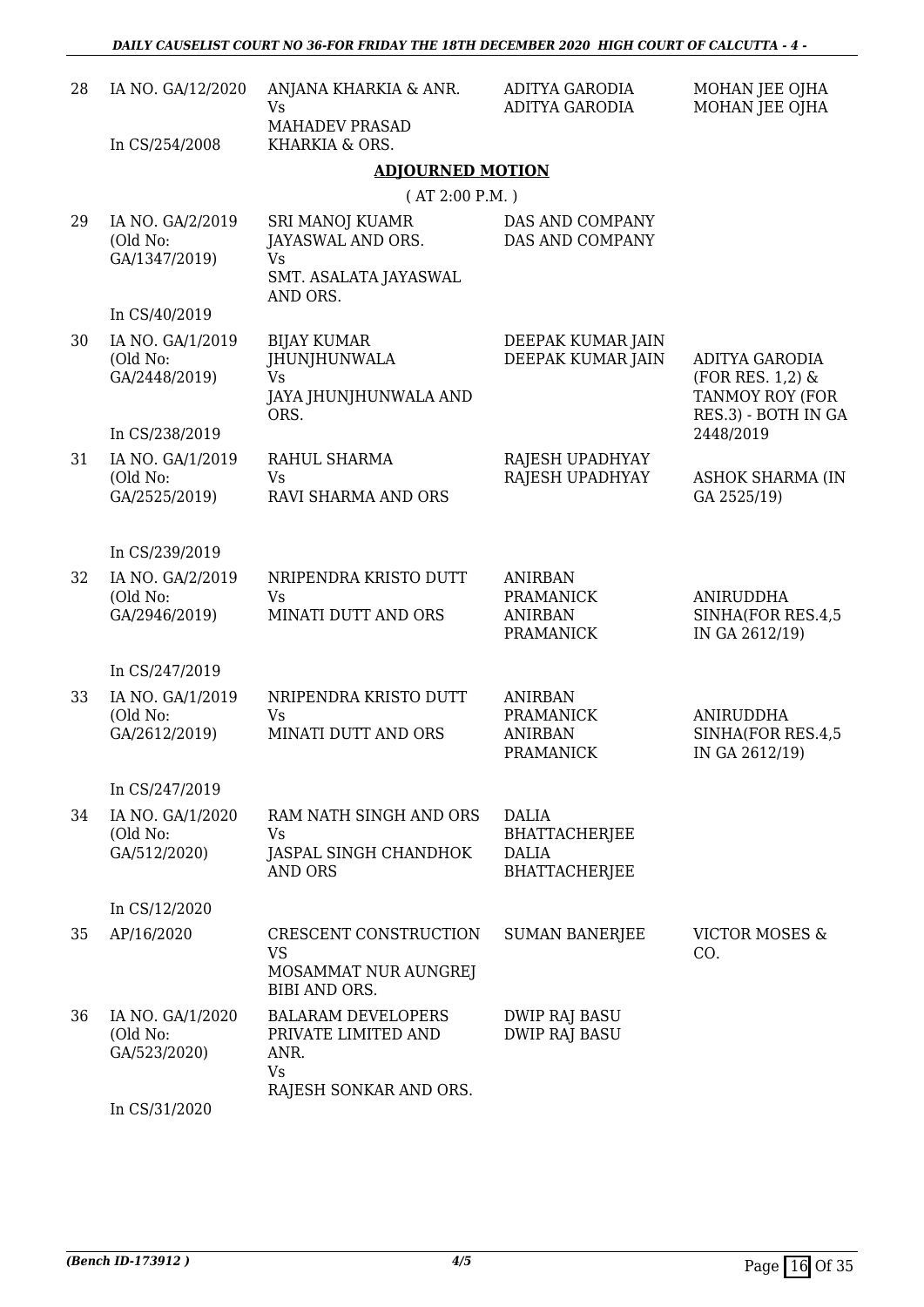37 AP/215/2020 PAPILLON DEVELOPERS LLP VS DEBJYOTI PAUL AND ANR DSP LAW ASSOCIATES

IA NO: GA/1/2020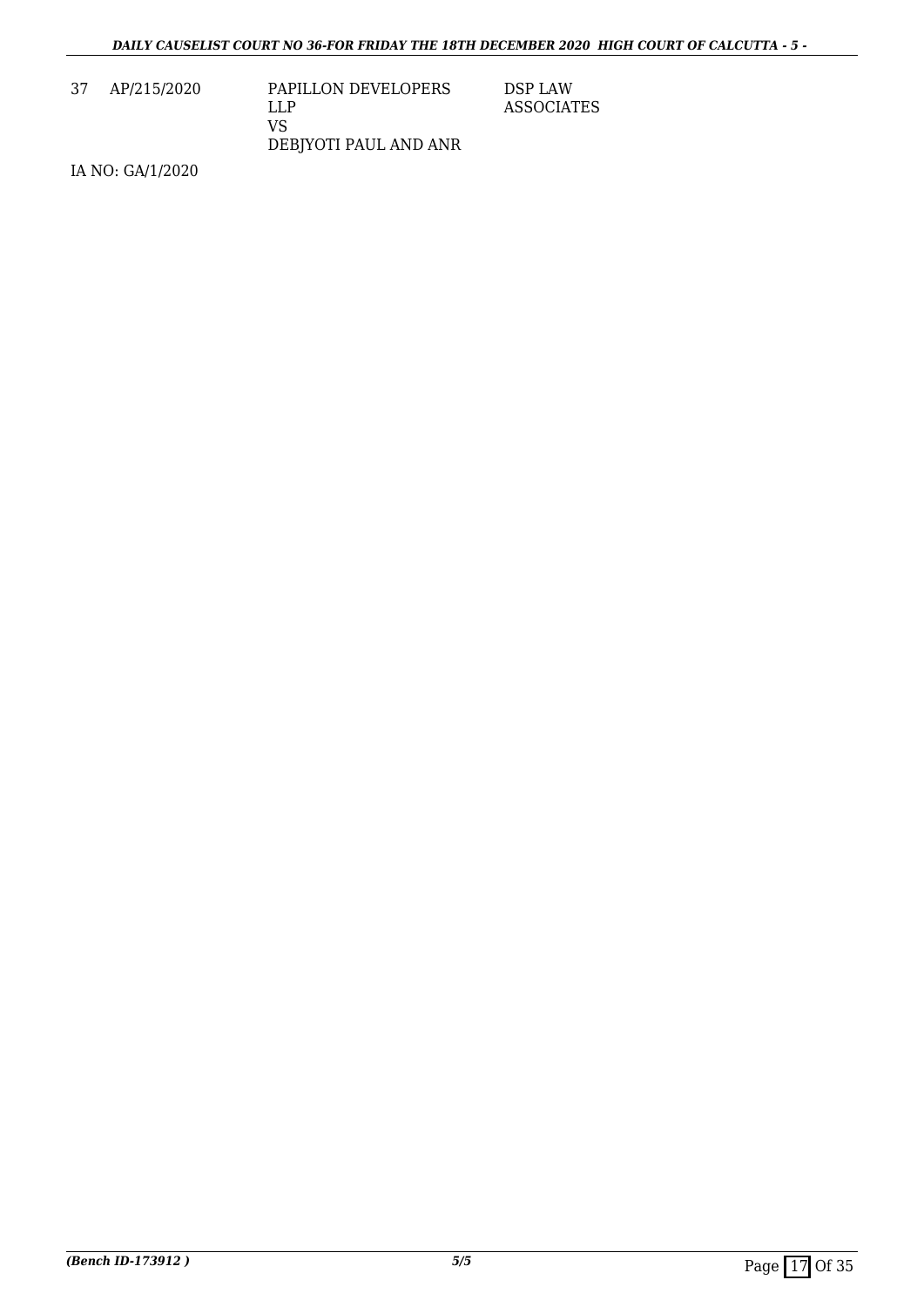

### **Original Side**

**DAILY CAUSELIST For Friday The 18th December 2020**

**COURT NO. 38 SINGLE BENCH (SB-IV, COMMERCIAL BENCH) AT 2:00 PM HON'BLE JUSTICE ASHIS KUMAR CHAKRABORTY (VIA VIDEO CONFERENCE)**

**NOTE:MATTERS WILL BE TAKEN UP THROUGH PHYSICAL HEARING ONLY WHEN BOTH THE PARTIES ARE AGREED.**

**NOTE: ORIGINAL SIDE MATTERS WILL BE TAKEN UP FROM 2:00 P.M**

**NOTE: ROSTER FOR COMMERCIAL APPELLATE DIVISION AND COMMERCIAL DIVISION, CALCUTTA HIGH COURT ON AND FROM MONDAY, THE 7TH DECEMBER, 2020 ISSUED ON 1ST DECEMBER, 2020 IS MODIFIED TO THE FOLLOWING EXTENT - MATTERS UNDER SECTION 11 OF THE ARBITRATION AND CONCILIATION ACT, 1996 INCLUDING APPLICATION CONNECTED THERETO.**

**NOTE: MENTIONING WILL BE PERMITTED ONLY ON THE VIRTUAL MODE INDICATING GROUP(S) OR SECTION(S) ALONG WITH GROUND OF URGENCY.**

**NOTE: COMMERCIAL BENCH WILL BE TAKEN UP FIRST.**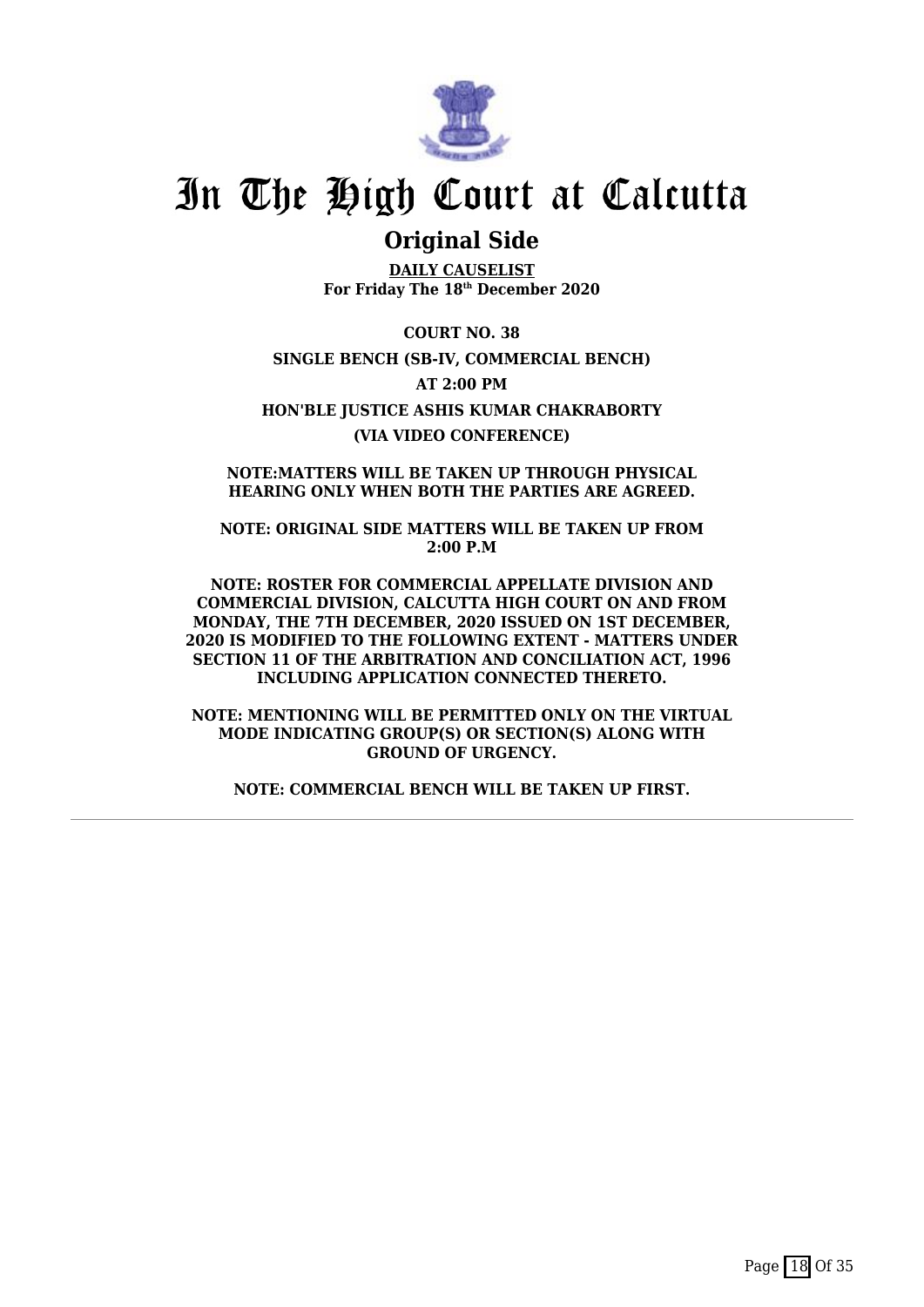

### **Original Side**

**DAILY CAUSELIST For Friday The 18th December 2020**

**COURT NO. 38**

#### **SINGLE BENCH (SB-IV)**

#### **AT 2:00 PM**

### **HON'BLE JUSTICE ASHIS KUMAR CHAKRABORTY**

#### **(VIA VIDEO CONFERENCE)**

#### **NOTE:MATTERS WILL BE TAKEN UP THROUGH PHYSICAL HEARING ONLY WHEN BOTH THE PARTIES ARE AGREED.**

#### **NOTE: ORIGINAL SIDE MATTERS WILL BE TAKEN UP FROM 2:00 P.M**

#### **NOTE: ROSTER FOR COMMERCIAL APPELLATE DIVISION AND COMMERCIAL DIVISION, CALCUTTA HIGH COURT ON AND FROM MONDAY, THE 7TH DECEMBER, 2020 ISSUED ON 1ST DECEMBER, 2020 IS MODIFIED TO THE FOLLOWING EXTENT - MATTERS UNDER SECTION 11 OF THE ARBITRATION AND CONCILIATION ACT, 1996 INCLUDING APPLICATION CONNECTED THERETO.**

**NOTE: MENTIONING WILL BE PERMITTED ONLY ON THE VIRTUAL MODE INDICATING GROUP(S) OR SECTION(S) ALONG WITH GROUND OF URGENCY.**

**NOTE: COMMERCIAL BENCH WILL BE TAKEN UP FIRST.**

### **SALES BY COURT**

1 IA NO. CA/6/2018 (Old No: CA/316/2018)

IN THE MATTER OF: CRESCENT REALISTA BUILDERS LTD.(IN LIQN) Vs

O/L, HIGH COURT, CALCUTTA RUDRAPRASAD MATILAL

#### In CP/967/2014

2 IA NO. CA/4/2017 (Old No: CA/489/2017)

RE: VIVEKANANDA FORGING ( INDIA ) LTD (IN LIQN) Vs

O/L, HIGH COURT, **CALCUTTA** S.KAKRANIA & CO.

In CP/336/2013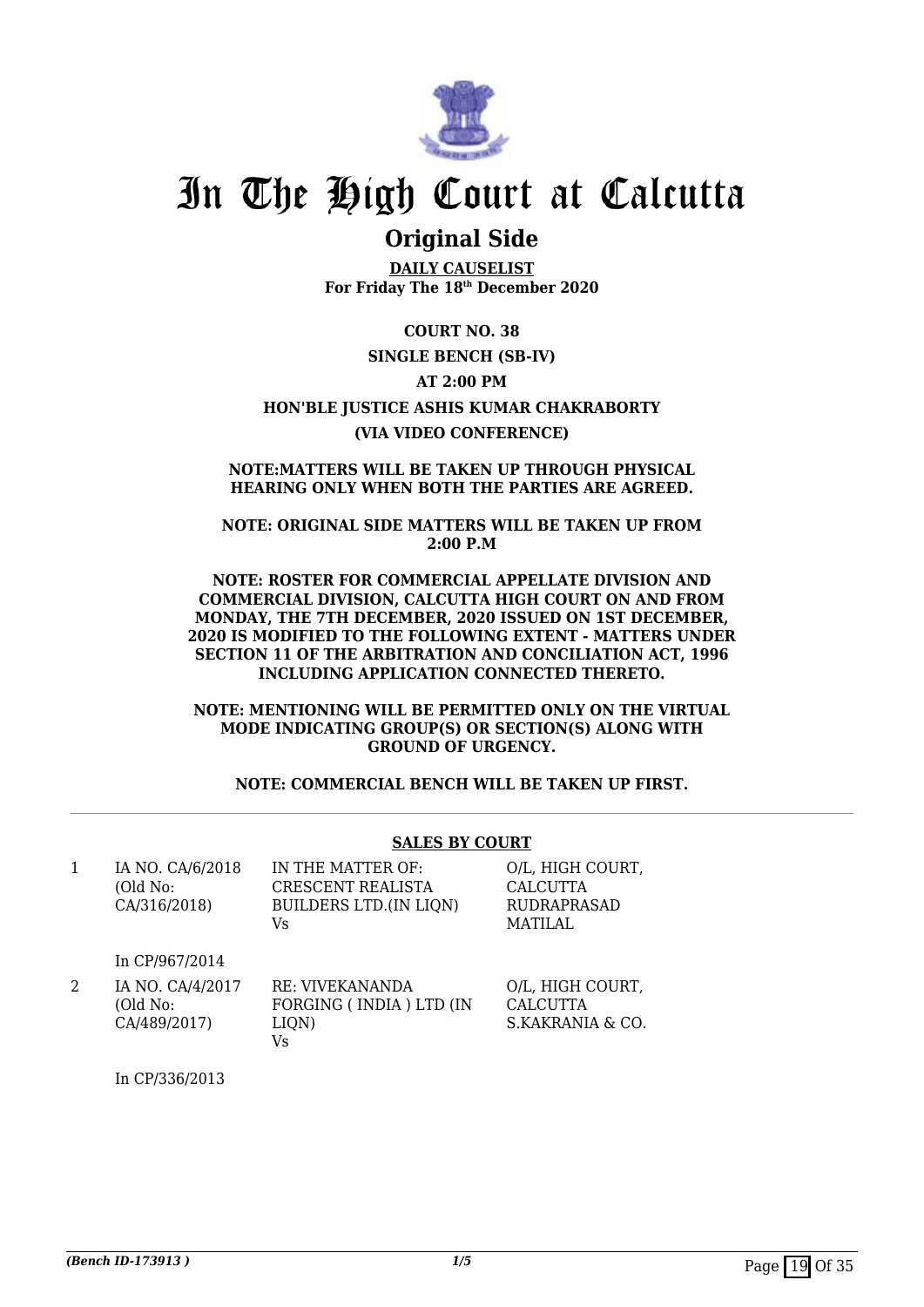| 3  | IA NO. CA/4/2018<br>(Old No:<br>CA/235/2018) | IN THE MATTER OF:<br>VRAJRAJ ISPAT LTD. (IN<br>LIQN)<br><b>Vs</b>        | O/L, HIGH COURT,<br><b>CALCUTTA</b><br><b>SANJIB DAWN</b> |                               |
|----|----------------------------------------------|--------------------------------------------------------------------------|-----------------------------------------------------------|-------------------------------|
|    | In CP/420/2016                               |                                                                          |                                                           |                               |
| 4  | IA NO. CA/8/2019<br>(Old No:<br>CA/208/2019) | IN THE MATTER OF:<br>SANWARIA CREATIONS PVT.<br>LTD. - AND-<br><b>Vs</b> | <b>CHOUDHURY'S LAW</b><br><b>OFFICES</b>                  |                               |
|    | In CP/437/2016                               | <b>INTEX INDIA TRADING</b><br>COMPANY PVT. LTD.                          |                                                           |                               |
|    |                                              | <b>MISCELLANEOUS MATTERS</b>                                             |                                                           |                               |
| 5  | IA NO. CA/76/2020                            | FIRE GENERAL INSURANCE<br>OF (I) LTD. (IN LIQN.)<br><b>Vs</b>            | MR. DURGA PR.<br><b>DUTTA</b>                             | ASHIM KR.<br><b>CHOWDHURY</b> |
|    | In CP/4/1956                                 |                                                                          |                                                           |                               |
| 6  | IA NO. CA/6/2020                             | THE BENGAL PAPER MILLS<br>(1989) CO. LTD. (IN LIQN.)<br><b>Vs</b>        |                                                           |                               |
|    | In BIFR/210/1997                             |                                                                          |                                                           |                               |
| 7  | IA NO. CA/74/2020                            | IN THE MATTER OF M/S.<br>DUNLOP INDIA LIMITED -<br>AND-                  | FOX & MANDAL                                              |                               |
|    | In CP/233/2008                               | Vs<br>M/S. E. V. MATHAI & SONS                                           |                                                           |                               |
| 8  | IA NO. CA/75/2020                            | IN THE MATTER OF M/S.<br>DUNLOP INDIA LIMITED -<br>AND-                  | FOX & MANDAL                                              |                               |
|    | In CP/233/2008                               | Vs<br>M/S. E. V. MATHAI & SONS                                           |                                                           |                               |
| 9  | IA NO. CA/17/2020<br>(Old No:<br>CA/42/2020) | $M/S.$ NET 4<br>COMMUNICATION LTD<br>Vs                                  | ANS ASSOCIATES<br>ANS ASSOCIATES                          |                               |
|    |                                              | SREI EQUIPMENT FINANCE<br><b>LTD</b>                                     |                                                           |                               |
|    | In CP/760/2013                               |                                                                          |                                                           |                               |
| 10 | IA NO. CA/8/2020                             | IN THE MATTER OF: S S N<br>RETAIL PVT. LTD. - AND-<br>Vs                 | ANUPAM<br><b>DASADHIKARI</b>                              |                               |
|    | In CP/194/2015                               | <b>SATTAR MOLLA</b>                                                      |                                                           |                               |
| 11 | IA NO. CA/5/2020                             | RE : CFL CCAPITAL<br><b>FINANCIAL SERVICES</b><br><b>LIMITED -AND-</b>   | MUKHERJEE<br><b>MUKHERJEE &amp;</b><br><b>BISWAS</b>      | <b>AMIT KUMAR NAG</b>         |
|    | In CP/413/2015                               | <b>Vs</b><br>O/L -VS- SURESH<br><b>VASUDEVA</b>                          |                                                           |                               |

### **COMPANY MATTER (NEW)**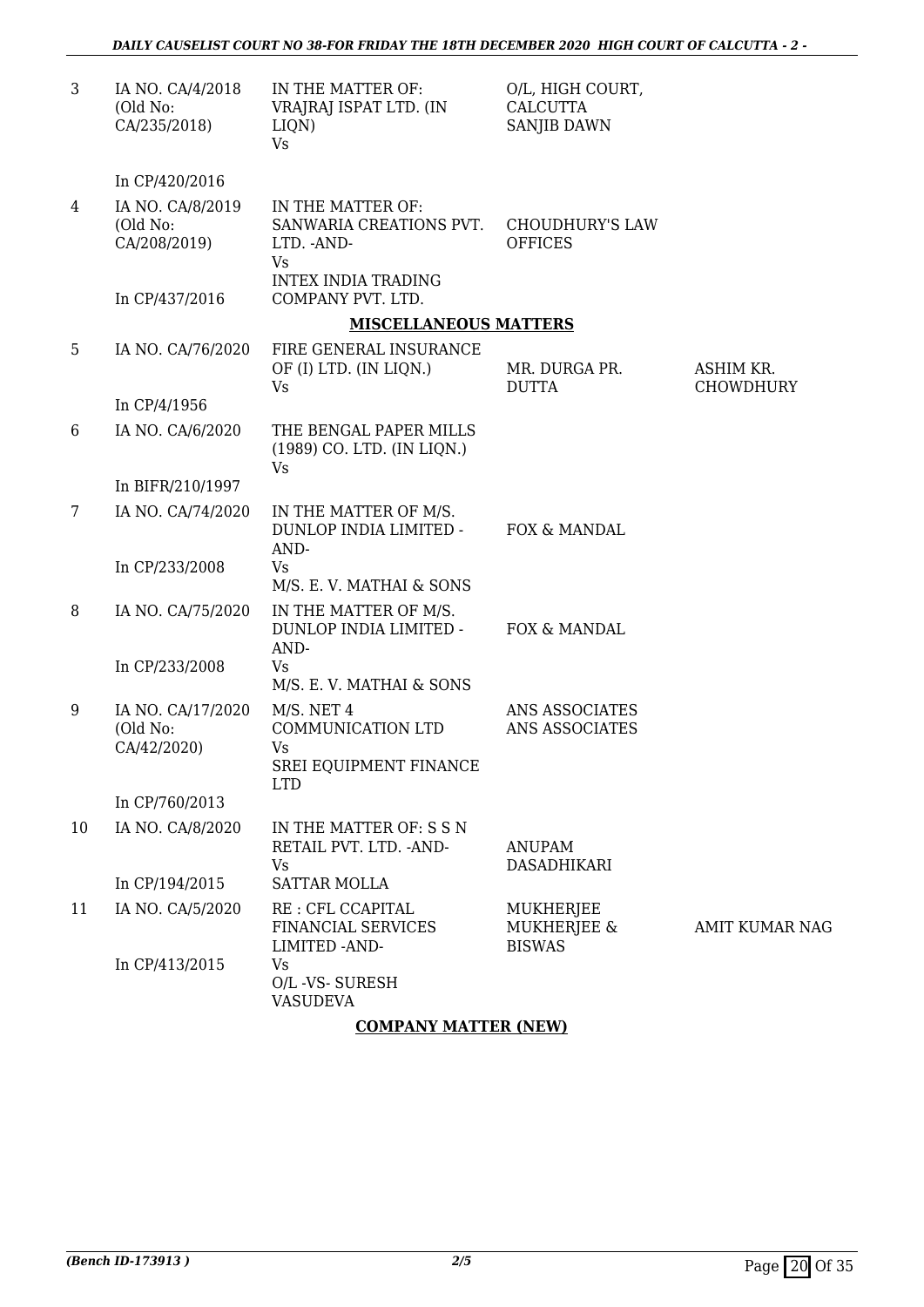| 12 | IA NO. CA/2/2015<br>(Old No:<br>CA/324/2015) | RE : CENTOM INDUSTRIES<br>LTD (IN LIQN)-AND-<br>Vs<br>DESARAJU<br>SATYANARAYANA -VS- O/L &                                               | <b>ANKITA LAL</b><br>FOX & MANDAL     |
|----|----------------------------------------------|------------------------------------------------------------------------------------------------------------------------------------------|---------------------------------------|
|    | In CP/384/2012                               | ANR.<br><b>NEW MOTIONS (SECTION 11)</b>                                                                                                  |                                       |
| 13 | AP/94/2020                                   | <b>ASESH SANYAL AND 3</b><br><b>OTHERS</b><br><b>VS</b>                                                                                  | <b>ARPAN GUHA</b>                     |
|    |                                              | RAM GOPAL MURARKA AND<br><b>ANR</b>                                                                                                      |                                       |
| 14 | AP/200/2020                                  | M/S. REMCO AND CO.<br><b>VS</b><br>UNION OF INDIA AND ORS.                                                                               | RAHUL SARKAR                          |
|    | IA NO: GA/1/2020(Old No:GA/878/2020)         |                                                                                                                                          |                                       |
| 15 | AP/220/2020                                  | <b>SK. ANWAR HAQUE AND</b><br>ANR.<br><b>VS</b><br>AMINA BEGUM AND ORS.                                                                  | <b>SHUVANIL</b><br><b>CHAKRABORTY</b> |
| 16 | IA NO. GA/2/2020                             | HANUMANDASS RAJKUMAR<br><b>PVT LTD</b><br>Vs                                                                                             | SARAJIT MITRA                         |
|    | In AP/243/2020                               |                                                                                                                                          |                                       |
| 17 | AP/303/2020                                  | KAASHVI ESTATE<br><b>VS</b><br>RAMA NARAYANA<br><b>EDUCATION TRUST</b>                                                                   | SANDIP AGARWAL<br>AND CO              |
| 18 | AP/304/2020                                  | KAUSHIK MUKHERJEE<br>VS<br>THE STEEL AUTHORITY OF<br><b>INDIA LIMITED AND ANR</b>                                                        | SATRAJIT SINHA ROY                    |
| 19 | AP/312/2020                                  | RIPLEY AND CO<br>STEVEDORING AND<br><b>HANDLING PRIVATE</b><br><b>LIMITED</b><br><b>VS</b><br>STEEL AUTHORITY OF<br><b>INDIA LIMITED</b> | <b>TIRTHANKAR DAS</b>                 |
| 20 | AP/316/2020                                  | SHREE LAXMI IRON AND<br>STEEL WORKS PRIVATE<br>LIMITED<br><b>VS</b><br>THE EASTERN RAILWAY<br>AND ORS.                                   | <b>AVIJIT DEY</b>                     |
| 21 | AP/319/2020                                  | TARUN KANTI DAS<br><b>VS</b><br>UNION OF INDIA AND ANR.                                                                                  | SOURAV CHATTERJEE                     |
| 22 | AP/326/2020                                  | M/S. BALAJEE EDUCATION<br>PRIVATE LIMITED<br><b>VS</b><br><b>BISHWAJIT BARNWAL</b>                                                       | <b>SOUMA SIL</b>                      |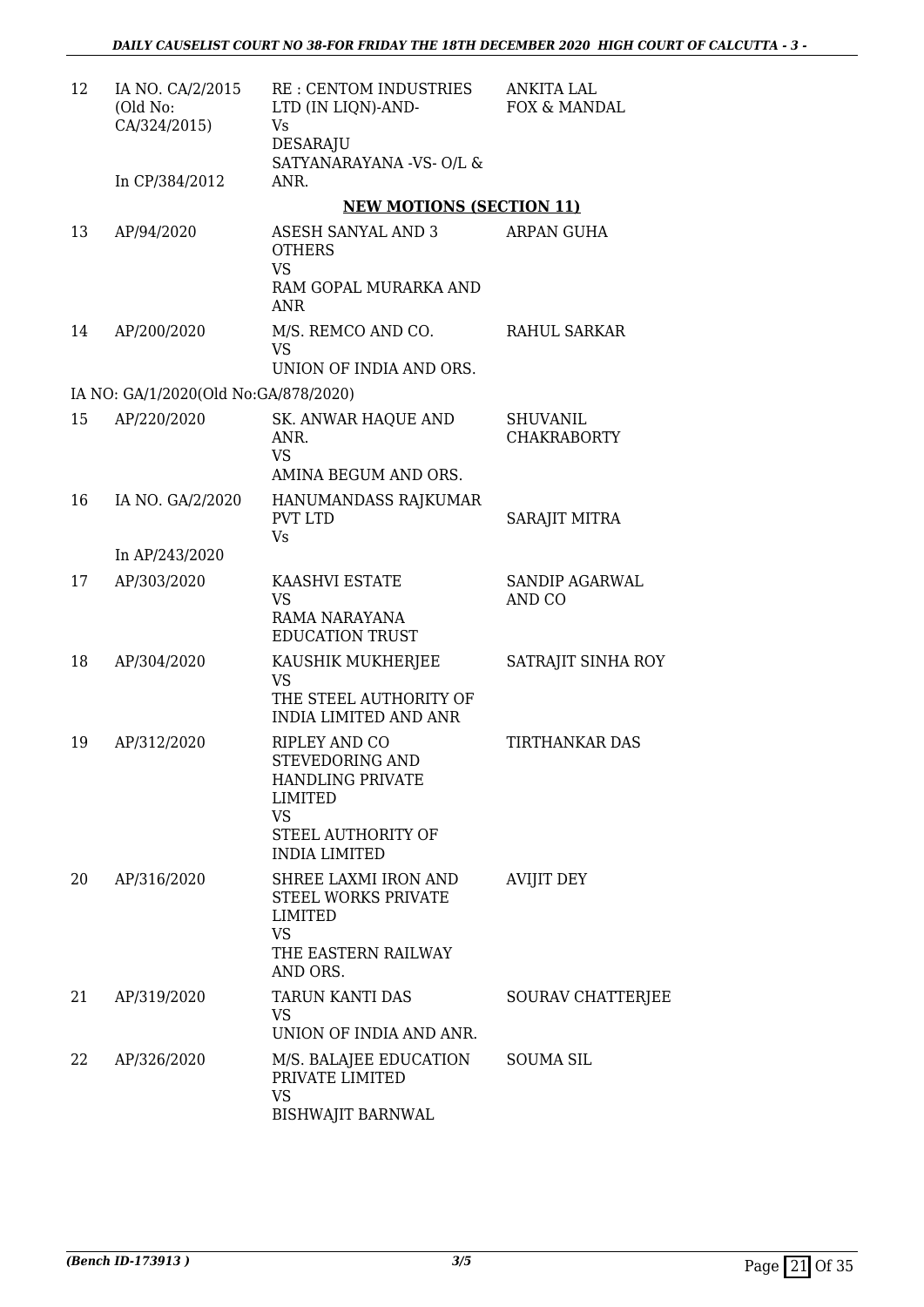| 23 | AP/329/2020 | <b>GILLANDERS ARBUTHNOT</b><br>AND CO. LTD.<br><b>VS</b><br>STEEL AUTHORITY OF<br><b>INDIA LIMITED</b>                             | <b>ABHIJIT RAY</b>                       |
|----|-------------|------------------------------------------------------------------------------------------------------------------------------------|------------------------------------------|
| 24 | AP/330/2020 | KRANTI INFRA PROJECTS<br>PRIVATE LIMITED<br><b>VS</b><br>SREI EQUIPMENT FINANCE<br><b>LIMITED</b>                                  | <b>RUNA PALIT</b>                        |
| 25 | AP/332/2020 | B. B. R. CONSTRUCTION<br><b>COMPANY</b><br><b>VS</b><br><b>UNION OF INDIA</b>                                                      | A. N.<br><b>BHATTACHARYYA</b><br>AND CO. |
| 26 | AP/335/2020 | AIRCARE ENTERPRISES<br>AND ORS.<br><b>VS</b><br>LEVER FOUNDATION, WEST<br>BENGAL AND ANR.                                          | <b>AVIJIT DEY</b>                        |
| 27 | AP/337/2020 | M/S. EASTMAN CRUSHER<br>CO. (P) LTD.<br><b>VS</b><br><b>LARSEN AND TOUBRO</b><br><b>LIMITED</b>                                    | <b>GOUTAM KUMAR</b><br><b>GOON</b>       |
| 28 | AP/345/2020 | <b>GYANESHWAR PRASAD</b><br><b>AGARWAL</b><br><b>VS</b><br><b>DISHNET WIRELESS</b><br><b>LIMITED</b>                               | <b>FARHAN GHAFFAR</b>                    |
| 29 | AP/348/2020 | DOLLY CHAKRAVORTY<br><b>VS</b><br><b>SHYAMAL RAY</b>                                                                               | <b>SHABANA HASIN</b>                     |
| 30 | AP/349/2020 | <b>BHARAT PETROLEUM</b><br>CORPORATION LTD<br>VS<br><b>MAHESH SHAH</b>                                                             | <b>SUMAN DEY</b>                         |
| 31 | AP/363/2020 | MCNROE CONSUMER<br>PRODUCTS PRIVATE<br><b>LIMITED</b><br><b>VS</b><br><b>ALLURE CONSUMER</b><br>PRODUCTS PRIVATE<br><b>LIMITED</b> | <b>SOBHAN KUMAR</b><br><b>PATHAK</b>     |
| 32 | AP/365/2020 | NAUSHAD ALAM<br><b>VS</b><br>PARTHA CHAKRABORTY                                                                                    | <b>MAINAK SWARNOKAR</b>                  |
| 33 | AP/366/2020 | NAUSHAD ALAM<br><b>VS</b><br>PARTHA CHAKRABORTY                                                                                    | MAINAK SWARNOKAR                         |
| 34 | AP/371/2020 | RREPL-KIPL (JV)<br><b>VS</b><br>EASTERN COALFIELDS LTD                                                                             | RIJU GHOSH                               |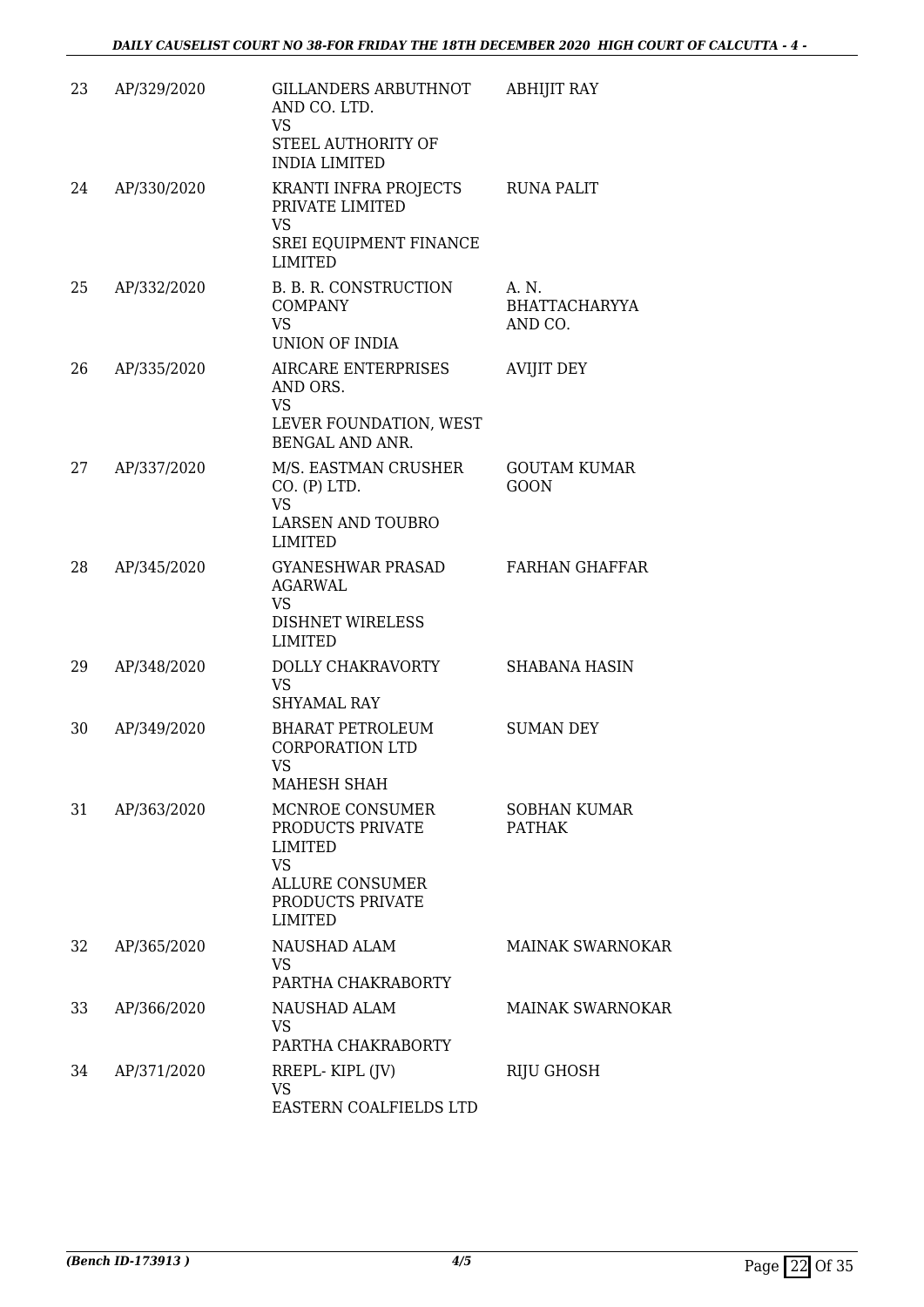| 35 | AP/374/2020                         | M/S HINDUSTHAN<br><b>BUILDERS</b><br><b>VS</b>                                                                                       | <b>SOMNATH SAHA</b>             |                      |
|----|-------------------------------------|--------------------------------------------------------------------------------------------------------------------------------------|---------------------------------|----------------------|
|    |                                     | <b>IRCON INTERNATIONAL</b><br><b>LIMITED</b>                                                                                         |                                 |                      |
| 36 | AP/375/2020                         | KRISHANU SAHA<br><b>VS</b><br>SUDIP SATYAPRIYA<br><b>CHAKRABORTY</b>                                                                 | PRASANTA KUMAR<br><b>BAGCHI</b> |                      |
| 37 | AP/376/2020                         | M/S. ELGI EQUIPMENTS<br>LTD.<br><b>VS</b><br>M/S. HIRANMAYE ENERGY<br>LTD.                                                           | DIPANJAN DATTA                  |                      |
| 38 | AP/378/2020                         | INDWELL CONSTRUCTIONS PAL CHOUDHURI<br>PVT. LIMITED<br><b>VS</b><br><b>BHARAT HEAVY</b><br>ELECTRICALS LIMITED<br>(BHEL)             | AND CO.                         |                      |
|    |                                     | <b>ADJOURNED MOTION (SECTION-11)</b>                                                                                                 |                                 |                      |
| 39 | AP/348/2019                         | R.K.ASSOCIATES AND<br>HOTELIERS PVT LTD<br><b>VS</b><br><b>EASTERN</b><br>RAILWAY, THROUGH ITS<br>DEPUTY CHIEF<br>COMMERCIAL MANAGER | M/S. L.P.AGARWALLA<br>AND CO.   |                      |
| 40 | AP/361/2019                         | RELIANCE COMMERCIAL<br>FINANCE LIMITED<br><b>VS</b><br><b>AXIS BANK LIMITED</b>                                                      | ABM ASSOCIATES                  | <b>AMRIN KHATOON</b> |
|    |                                     | <b>SPECIALLY FIXED MATTERS</b>                                                                                                       |                                 |                      |
| 41 | AP/829/2019                         | KOLKATA METRO RAIL<br><b>CORPORATION LTD</b><br><b>VS</b><br>SIMPLEX INFRASTRUCTURE<br><b>LTD</b>                                    | FOX AND MANDAL                  |                      |
|    | IA NO: GA/1/2020(Old No:GA/18/2020) |                                                                                                                                      |                                 |                      |
|    | wt42 AP/830/2019                    | KOLKATA METRO RAIL<br><b>CORPORATION LTD</b><br><b>VS</b><br>SIMPLEX INFRASTRUCTURE<br><b>LTD</b>                                    | <b>FOX AND MANDAL</b>           |                      |
|    | IA NO: GA/1/2020(Old No:GA/19/2020) |                                                                                                                                      |                                 |                      |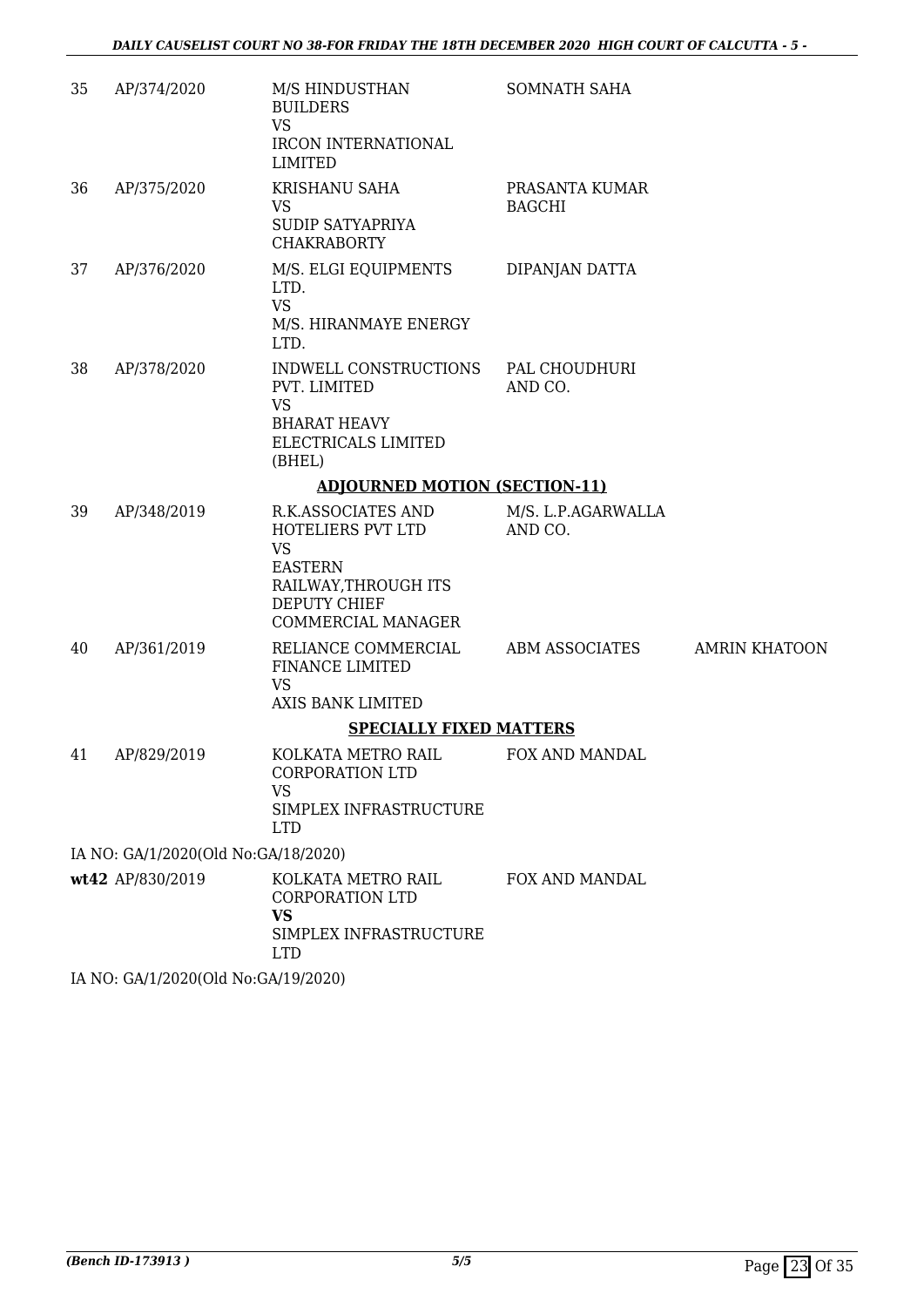

## **Original Side**

**DAILY CAUSELIST For Friday The 18th December 2020**

**COURT NO. 13 SINGLE BENCH (SB-VI) AT 3:30 PM HON'BLE JUSTICE RAJASEKHAR MANTHA (VIA VIDEO CONFERENCE)**

#### **NOTE:MATTERS WILL BE TAKEN UP THROUGH PHYSICAL HEARING ONLY WHEN BOTH THE PARTIES ARE AGREED.**

#### **NOTE : 1. ORIGINAL SIDE MENTIONING WILL BE ALLOWED UPON BEING LISTED AS "TO BE MENTIONED" ON EVERY TUESDAY AT 3:30 P.M. ONLY IN THE VIRTUAL MODE AS PER NOTIFICATION NO. 4286-RG, DATED 27.11.2020 FOLLOWING THE PRESCRIBED PROCEDURE.**

**2. ORIGINAL SIDE MATTERS WILL BE TAKEN UP ON EVERY FRIDAY AT 3.30 P.M.**

#### **NEW MOTIONS**

1 WPO/142/2020 SK. MD. NURUL HASSAN VS THE STATE OF WEST BENGAL AND ORS SARDA SHA

#### **FOR HEARING**

2 WPO/283/2018  $[S.A.]$ SRI SHIVE KRISHNA SHRINGI & ORS VS COAL INDIA LIMITED & ORS PARTHA GHOSH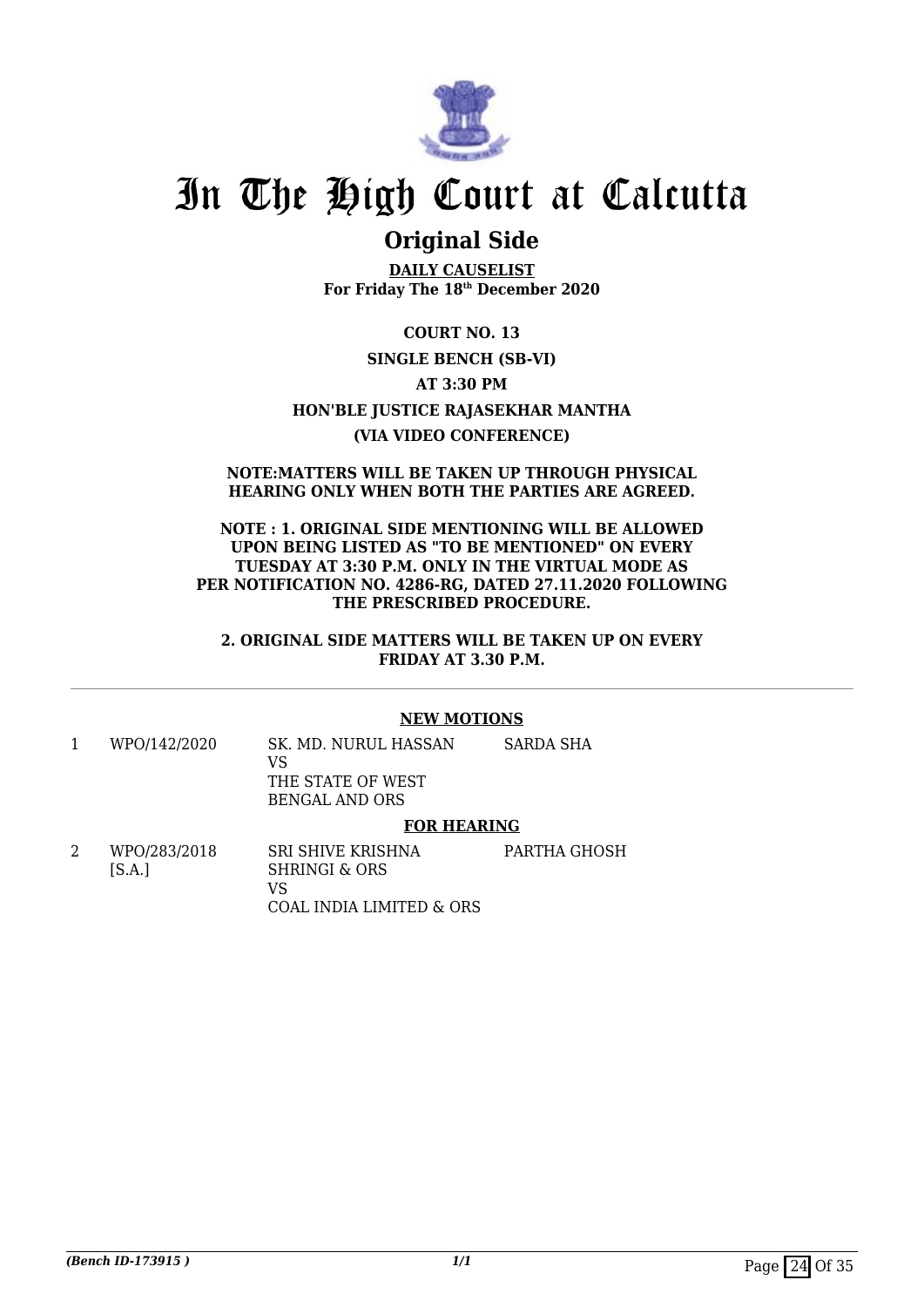

### **Original Side**

**DAILY CAUSELIST For Friday The 18th December 2020**

**COURT NO. 8 SINGLE BENCH (SB-VII) AT 10:45 AM HON'BLE JUSTICE SABYASACHI BHATTACHARYYA (VIA VIDEO CONFERENCE)**

#### **NOTE:MATTERS WILL BE TAKEN UP THROUGH PHYSICAL HEARING ONLY WHEN BOTH THE PARTIES ARE AGREED.**

**NOTE: (I) ORIGINAL SIDE MATTERS WILL BE TAKEN UP FROM 10:45 A.M.TO 1:00 P.M. EVERYDAY.**

#### **(II) APPELLATE SIDE MATTERS WILL BE TAKEN FROM 2:00 P.M. TO 4:00 P.M. OR IMMEDIATELY AFTER COMPLETION OF ORIGINAL SIDE MATTERS, WHICHEVER IS EARLIER.**

**(III) MENTIONING WILL BE ALLOWED ONLY ON EVERY MONDAY AT THE FIRST SITTING.** 

#### **COURT APPLICATIONS UNDER ART.226**

| 1 | WPO/155/2020             | M/S. B. S. MEDICAL<br><b>INTERNATIONAL</b><br><b>VS</b><br>METRO RAILWAY, KOLKATA<br>AND ORS.                        | <b>SUPREEM NASKAR</b>              |                                                                                                        |
|---|--------------------------|----------------------------------------------------------------------------------------------------------------------|------------------------------------|--------------------------------------------------------------------------------------------------------|
| 2 | WPO/369/2020             | ASHA EXPO AND CO. LTD.<br><b>VS</b><br><b>UCO BANK</b>                                                               | ANURAG BAGARIA                     |                                                                                                        |
|   |                          |                                                                                                                      | <b>FOR HEARING</b>                 |                                                                                                        |
| 3 | WPO/466/2019<br>[Pt.Hd.] | MINA BEGUM PROP OF M/S<br>M N SULTANA ENTERPRISE<br><b>VS</b><br>THE KOLKATA PORT TRUST<br><b>AND ANR</b>            | <b>SUPREEM NASKAR</b>              |                                                                                                        |
|   | wt4 WPO/559/2019         | MINA BEGUM, PROPRITOR<br>OF M/S. M N SULTANA<br><b>ENTERPRISE</b><br><b>VS</b><br>THE KOLKATA PORT TRUST<br>AND ANR. | <b>SUPREEM NASKAR</b>              |                                                                                                        |
| 5 | WPO/108/2018             | JAGJEET SINGH KOHLI<br><b>VS</b><br>STATE OF WEST BENGAL<br>AND ANR.                                                 | JAGJEET SINGH KOHLI<br>(IN PERSON) | <b>DEBASREE</b><br>DHAMALI(RES.5), SOUMOSREE<br>CHATTERJEE(6), AVRA<br>MAJUMDER(RES.NO.1,2,3 AND<br>4) |

IA NO: GA/1/2019(Old No:GA/240/2019)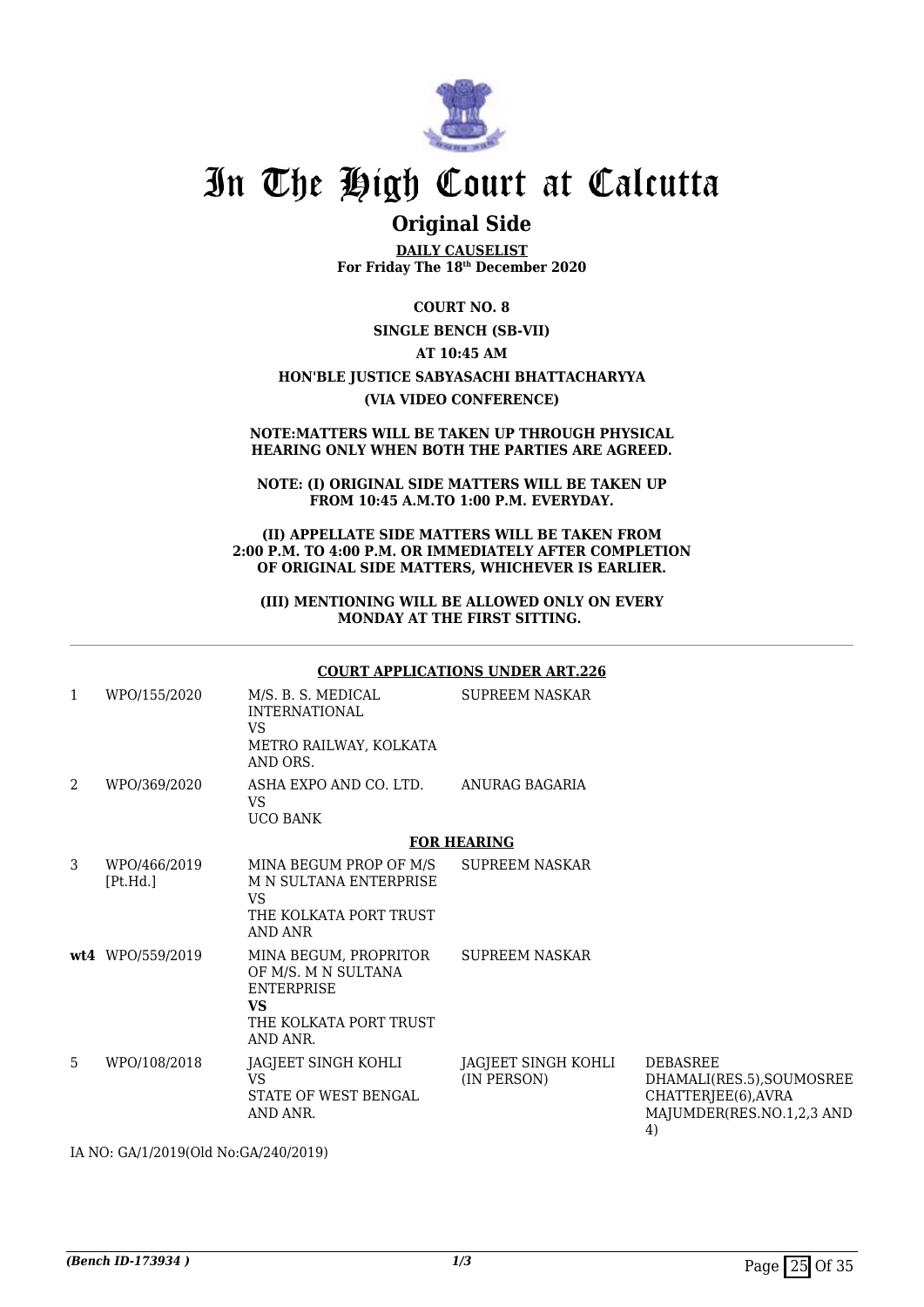| 6  | WPO/109/2018                         | JAGJEET SINGH KOHLI<br><b>VS</b><br>STATE OF WEST BENGAL                                                                | JAGJEET SINGH KOHLI<br>(IN PERSON) | DEBASREE DHAMALI(RES.<br>5), AVRA MAJUMDER<br>(RES.NO.1,2,3 AND 4) |
|----|--------------------------------------|-------------------------------------------------------------------------------------------------------------------------|------------------------------------|--------------------------------------------------------------------|
|    |                                      | AND ORS.                                                                                                                |                                    |                                                                    |
|    | IA NO: GA/1/2019(Old No:GA/244/2019) |                                                                                                                         |                                    |                                                                    |
| 7  | WPO/398/2019                         | <b>HOOGHLY EXTRUSIONS</b><br>LTD AND ANR<br><b>VS</b><br>THE GOVERNMENT OF<br><b>WEST BENGAL AND 3</b><br><b>OTHERS</b> | <b>SAMRAT DEY PAUL</b>             |                                                                    |
| 8  | WPO/502/2019                         | MAHABALI TECHNO<br><b>ENGINEERS</b><br><b>VS</b><br>EASTERN COALFIELDS<br>LIMITED AND ORS.                              | SUBRATA MUKHERJEE                  |                                                                    |
| 9  | WPO/503/2019                         | MAHESHWARI FUELS AND<br><b>ALLIED INDUSTRIES</b><br><b>VS</b><br>EASTERN COALFIELDS<br>LIMITED AND ORS.                 | <b>SUBRATA MUKHERJEE</b>           |                                                                    |
| 10 | WPO/508/2019                         | NAND LAL SHAW<br><b>VS</b><br>UNION OF INDIA AND ORS                                                                    | PROTYUSHCHATTERJEE                 |                                                                    |
| 11 | WPO/512/2019                         | ATMA RAM SARAF<br><b>VS</b><br>THE STATE OF WEST<br><b>BENGAL AND 4 OTHERS</b>                                          | ARINDAM LAHIRI                     |                                                                    |
| 12 | WPO/524/2019                         | <b>GLACIER ENGINEERING CO</b><br>AND ORS<br><b>VS</b><br>STATE OF WEST BENGAL<br>AND ORS                                | <b>SINTHIA BALA</b>                |                                                                    |
| 13 | WPO/537/2019                         | CHAMPA IMPEX PRIVATE<br><b>LIMITED AND ORS</b><br><b>VS</b><br>THE KARUR VYSYA BANK<br><b>LIMITED AND ANR</b>           | ANUJIT MOOKHERJI                   |                                                                    |
| 14 | WPO/541/2019                         | <b>JAJU BROTHERS</b><br><b>VS</b><br>THE BOARD OF TRUSTEES<br>FOR KOLKATA PORT TRUST<br>AND ORS                         | SHREYASI SANYAL                    |                                                                    |
| 15 | WPO/563/2019                         | DINESH DINDA<br><b>VS</b><br>THE STATE OF WEST<br><b>BENGAL AND 4 OTHERS</b>                                            | DEBDUTTA BASU                      |                                                                    |
| 16 | WPO/587/2019                         | CITY DEVCON PVT. LTD.<br>AND ANR<br>VS<br>THE HOWRAH MUNICIPAL<br><b>CORPORATION AND ORS</b>                            | ANJAN BHATTACHARYA                 |                                                                    |
| 17 | WPO/28/2020                          | <b>BUDGE BUDGE REFINERIES</b><br>LTD<br><b>VS</b><br>UNITED INDIA INSURANCE<br>COMPANY LIMITED, DO-IV<br>AND ANR        | PROTYUSH<br>CHATTERJEE             |                                                                    |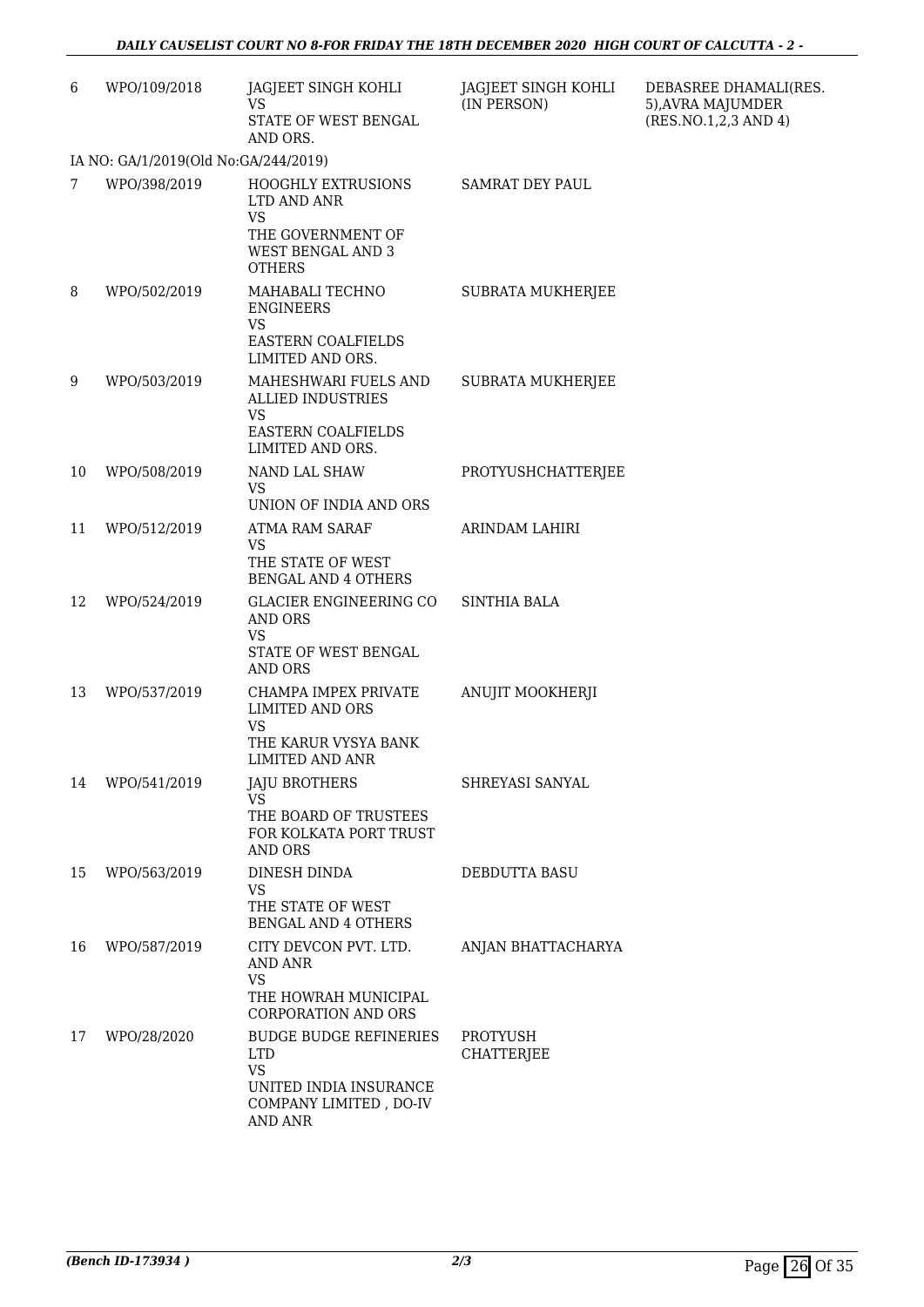| 18 | WPO/105/2020 | MRITUNIAY SINGH<br>VS<br>THE UNION OF INDIA AND<br>ORS. | DIPAK RANJAN<br>MUKHERJEE |
|----|--------------|---------------------------------------------------------|---------------------------|
| 19 | WPO/278/2020 | <b>MONISHA GROVER</b><br>VS<br>UNION OF INDIA AND ANR   | AMALAKSHA JANA            |

IA NO: GA/1/2020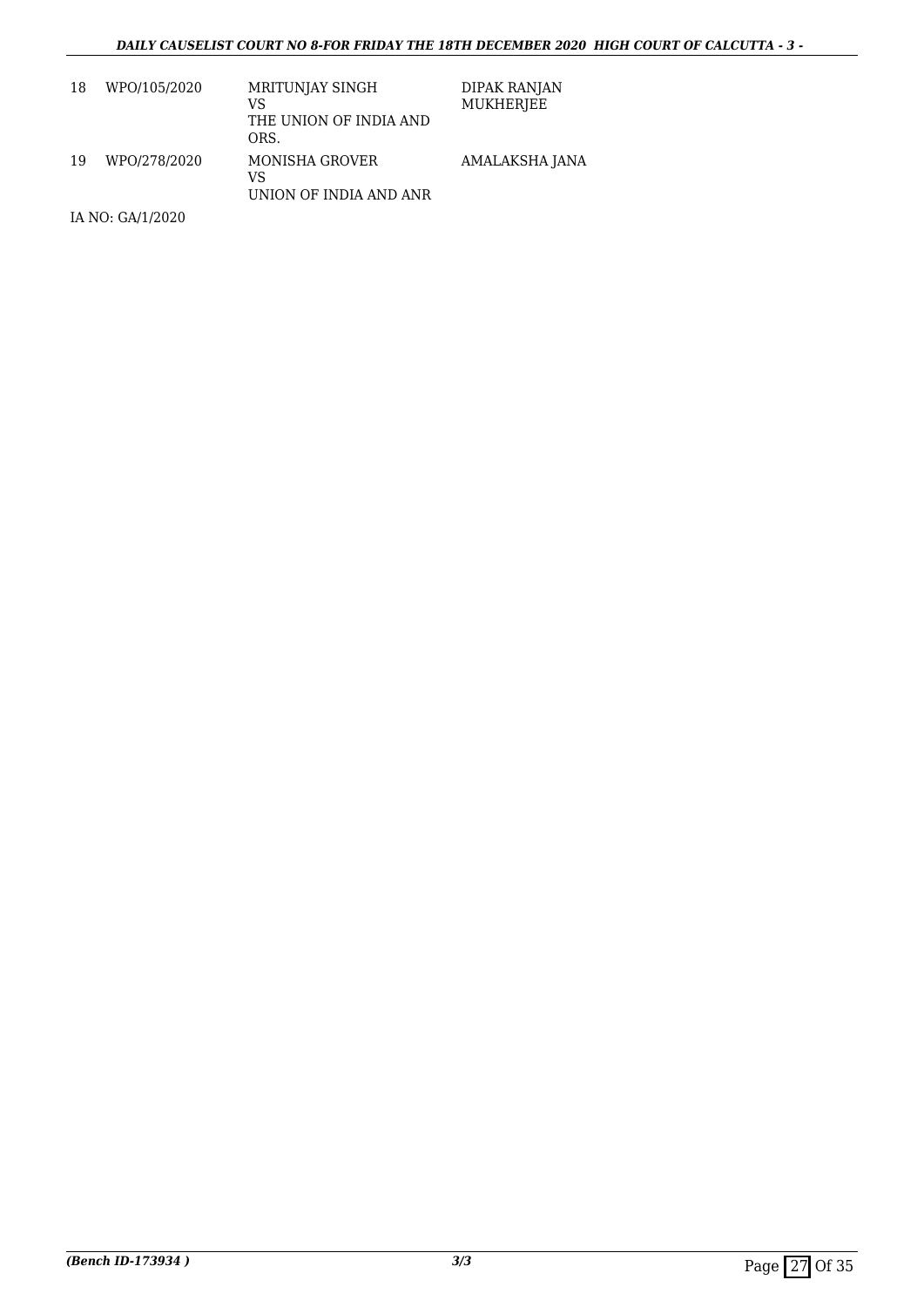

## **Original Side**

**DAILY CAUSELIST For Friday The 18th December 2020**

**COURT NO. 39 SINGLE BENCH (SB-VIII, COMMERCIAL BENCH) AT 10:45 AM HON'BLE JUSTICE MOUSHUMI BHATTACHARYA (VIA VIDEO CONFERENCE)**

**NOTE: MATTERS WILL BE TAKEN UP THROUGH PHYSICAL HEARING ONLY WHEN BOTH THE PARTIES ARE AGREED**

### **NEW MOTION (UNDER COMMERCIAL DIVISION)**

( (AT 2:00 P.M.) )

| IA NO. GA/1/2020 | I MARINE INFRATECH     | ANURAG BAGARIA |
|------------------|------------------------|----------------|
|                  | (INDIA) PVT LTD MUMBAI | ANURAG BAGARIA |
|                  | Vs                     |                |
| In AS/5/2020     | THE OWNERS AND PARTIES |                |
|                  | INT. IN THE VASSEL M.V |                |
|                  | MAHESWARI (IMO NO      |                |
|                  | 9664665) AND ANR       |                |
|                  |                        |                |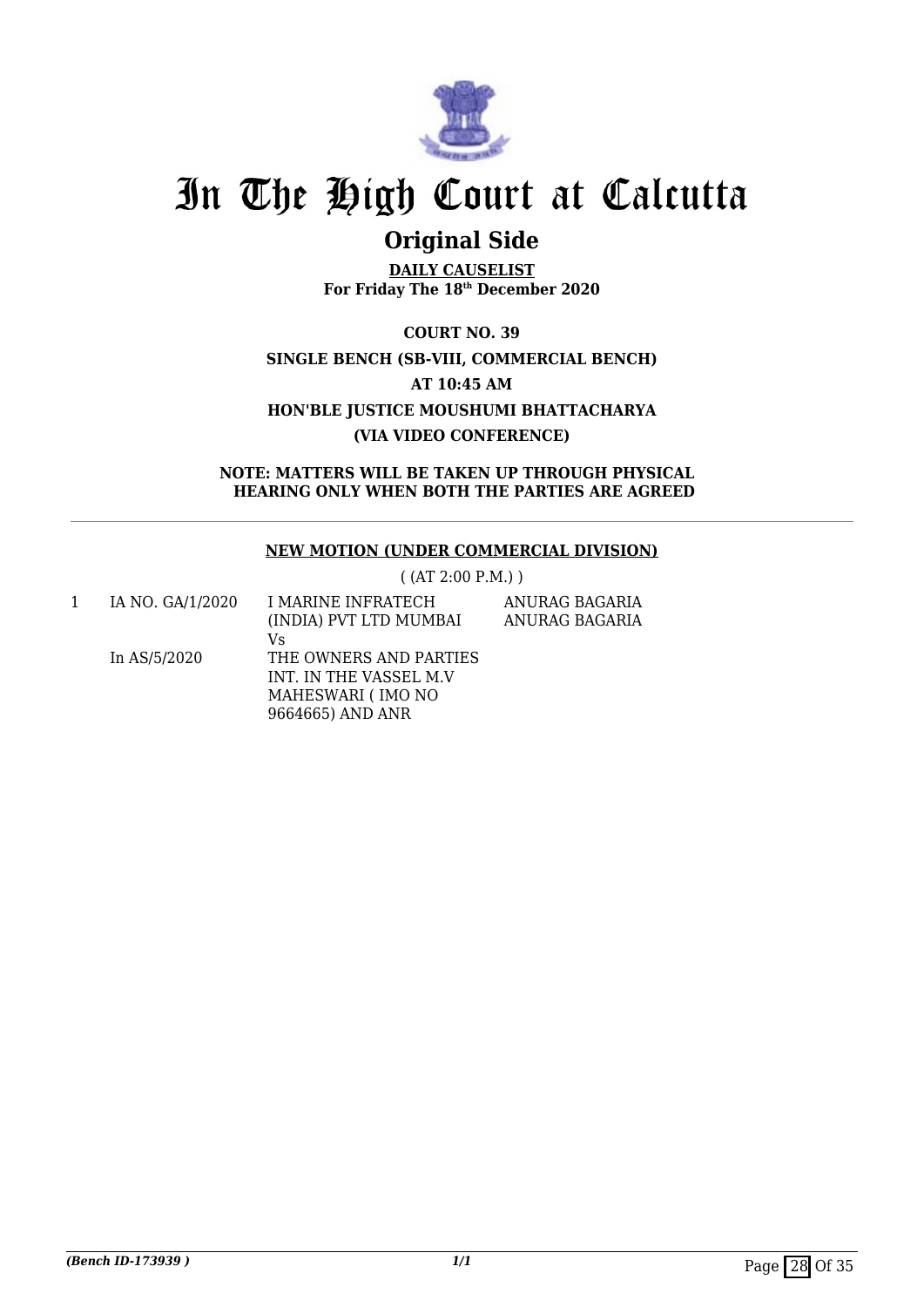

## **Original Side**

**DAILY CAUSELIST For Friday The 18th December 2020**

### **COURT NO. 39 SINGLE BENCH (SB-VIII) AT 10:45 AM HON'BLE JUSTICE MOUSHUMI BHATTACHARYA (VIA VIDEO CONFERENCE)**

**NOTE:MATTERS WILL BE TAKEN UP THROUGH PHYSICAL HEARING ONLY WHEN BOTH THE PARTIES ARE AGREED.**

**NOTE : AFTER COMMERCIAL DIVISION MATTERS**

#### **TO BE MENTIONED**

| $\mathbf{1}$                         | CS/162/2016<br>[S.A.]                  | KARNANI PROPERTIES LTD<br><b>VS</b><br>NASEEM AHMED KHAN                                                                    | CHOUDHURY & CO                         | DEBAPRIYA GUPTA            |  |
|--------------------------------------|----------------------------------------|-----------------------------------------------------------------------------------------------------------------------------|----------------------------------------|----------------------------|--|
|                                      | IA NO: GA/3/2019, GA/4/2019, GA/5/2019 |                                                                                                                             |                                        |                            |  |
| 2                                    | AP/590/2011                            | THE BOARD OF TRUSTEES<br>FOR THE PORT OF KOLKATA<br><b>VS</b><br>ABG KOLKAA CONTAINER<br>TERMINAL PRIVATE<br><b>LIMITED</b> | ASHOK KUMAR JENA                       |                            |  |
|                                      |                                        | <b>WITNESS ACTION</b>                                                                                                       |                                        |                            |  |
| 3                                    | CS/74/2018                             | SHIVANI PROPERTIES PVT<br><b>LTD</b><br><b>VS</b><br>RAMA SHANKAR PANDEY<br>AND ORS.                                        | ANURAG BAGARIA                         | PURUSATTAM<br><b>BASAK</b> |  |
| IA NO: GA/1/2020(Old No:GA/513/2020) |                                        |                                                                                                                             |                                        |                            |  |
| <b>NEW CHAMBER APPLICATIONS</b>      |                                        |                                                                                                                             |                                        |                            |  |
| 4                                    | IA NO. GA/5/2020<br>In CS/41/2011      | <b>RUMI SEIN AND OTHERS</b><br>Vs<br>SANJAY SUREKA & OTHERS                                                                 | <b>ASOKE BASU</b><br><b>ASOKE BASU</b> |                            |  |
| 5                                    | IA NO. GA/4/2020<br>In CS/143/2013     | SANJAY SUREKA & ORS.<br>Vs<br>RATAN LAL NAHATA                                                                              | H.N.DATTA<br>H.N.DATTA & CO.           |                            |  |
|                                      |                                        |                                                                                                                             |                                        |                            |  |

#### **APPLICATION FOR RULE IN CONTEMPT**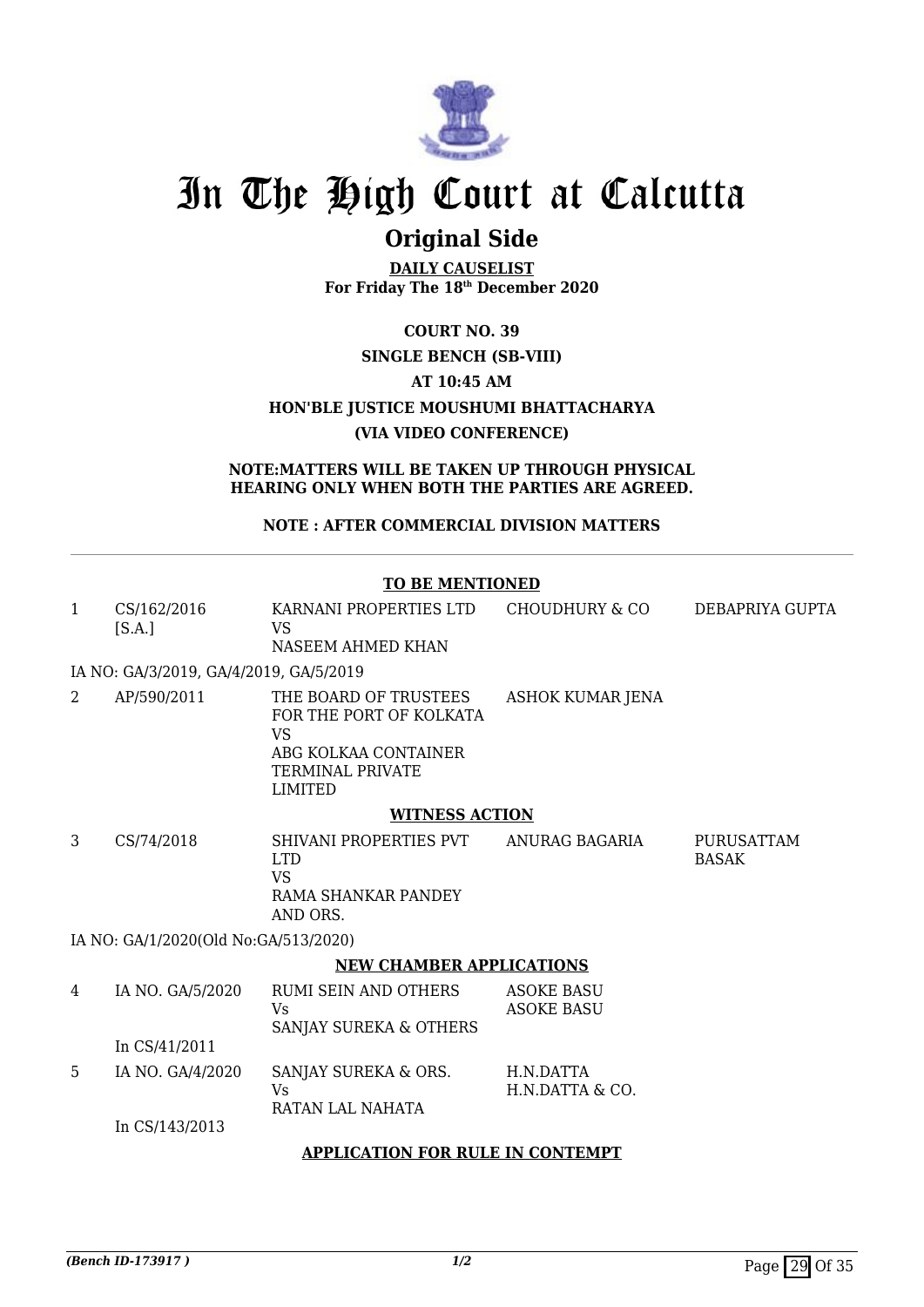| 6  | CC/50/2020            | <b>DUROPLY INDUSTRIES</b><br>LIMITED AND ANR.<br><b>VS</b><br><b>MA MANSA ENTERPRISES</b>                        | <b>SHWETANK GINODIA</b>          |                                     |
|----|-----------------------|------------------------------------------------------------------------------------------------------------------|----------------------------------|-------------------------------------|
|    |                       | PRIVATE LIMITED AND ORS.<br><b>ARBITRATION MOTION (ADJ.) SEC. 34</b>                                             |                                  |                                     |
| 7  | AP/227/2013           | MITESH MEHTA ALSO<br>KNOWN AS MITESH<br>KISHORE MEHTA<br><b>VS</b><br>SAREGAMA INDIA LIMITED                     | MD. JALALUDDIN                   |                                     |
| 8  | AP/381/2013           | VASAVI INFRASTRUCTURE<br>PROJECTS LIMITED<br><b>VS</b><br>THE KOLKATA MUNICIPAL<br><b>CORPORATION</b>            | V. BHATIA &<br><b>ASSOCIATES</b> |                                     |
| 9  | AP/207/2017           | SURESH KUMAR AGARWAL<br><b>VS</b><br>L & T FINANCE LTD                                                           | <b>SUBIR SABUD</b>               |                                     |
|    | wt10 AP/214/2017      | SURESH KUMAR AGARWAL<br><b>VS</b><br>L & T. FINANCE LTD.                                                         | <b>SUBIR SABUD</b>               |                                     |
| 11 | AP/377/2017           | THE ORIENTAL INSURANCE<br>CO. LTD<br><b>VS</b><br>MADHYA BHARAT PAPERS<br><b>LTD</b>                             | RAJESH SINGH                     | R. GINODIA & CO.                    |
| 12 | AP/99/2018            | UNION OF INDIA,<br>THROUGH THE GENERAL<br>MANAGER, METRO<br>RAILWAY,<br><b>VS</b><br>M/S PERFECT<br>CONSTRUCTION | APARNA BANERJEE                  | CHANDAN DUTTA                       |
| 13 | AP/195/2018           | M/S CAPITAL CEMENT<br><b>AGENCY</b><br><b>VS</b><br>UNION OF INDIA                                               | H.N.DATTA & CO                   |                                     |
| 14 | AP/797/2018           | MOOKHERJEE, BISWAS AND<br>PATHAK & ORS.<br><b>VS</b>                                                             | ANS ASSOCIATES                   | <b>SIDDHANT</b><br>GHOSH(RES.1,2,3) |
| 15 | AP/625/2019<br>[S.A.] | KANCHAN DUTTA & ORS.<br>LINDSAY INTERNATIONAL<br>PRIVATE LIMITED<br><b>VS</b><br>IFGL REFRACTORIES LTD.          | S KAKRANIA AND CO.               | <b>ARUNABHA DEB</b>                 |
| 16 | AP/627/2019<br>[S.A.] | LINDSAY INTERNATIONAL<br>PRIVATE LIMITED<br><b>VS</b><br>IFGL REFRACTORIES LTD.                                  | S KAKRANIA AND CO.               | ARUNABHA DEB                        |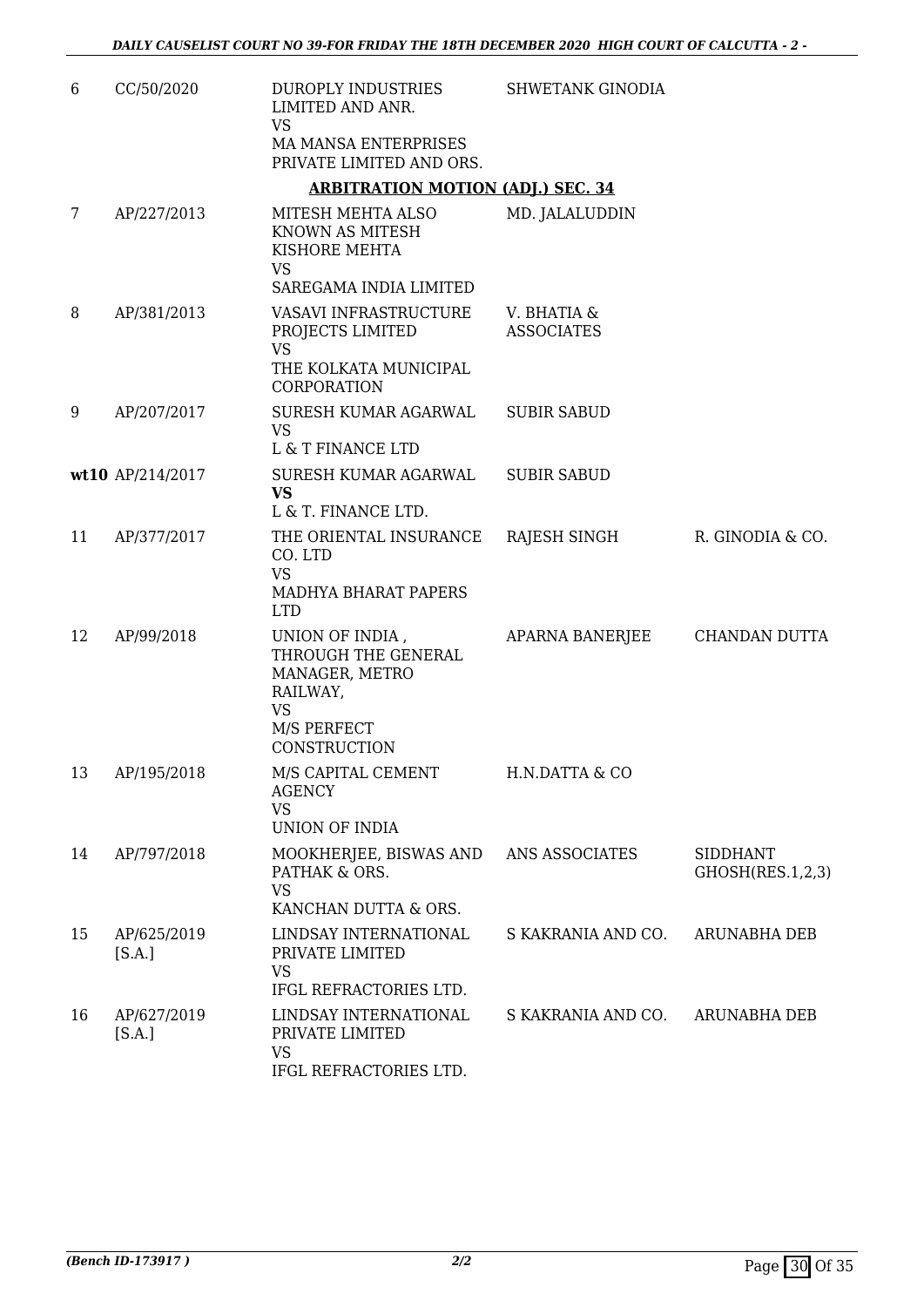

### **Original Side**

**DAILY CAUSELIST For Friday The 18th December 2020**

**COURT NO. 26 SINGLE BENCH (SB-IX) AT 3:00 PM HON'BLE JUSTICE SHEKHAR B. SARAF (VIA VIDEO CONFERENCE)**

#### **NOTE:MATTERS WILL BE TAKEN UP THROUGH PHYSICAL HEARING ONLY WHEN BOTH THE PARTIES ARE AGREED.**

**NOTE : 1) EVERYDAY ORIGINAL SIDE MATTERS WILL BE TAKEN UP IMMEDIATELY AFTER THE COMPLETION OF THE APPELLATE SIDE MATTERS OR AT 3:00 P.M. WHICHEVER IS EARLIER.**

**2) ORIGINAL SIDE MENTIONING WILL BE ALLOWED IMMEDIATELY BEFORE THE ORIGINAL SIDE MATTERS ARE TAKEN UP.**

**3) MENTIONING FOR INCLUSION IN THE LIST SHALL BE ENTERTAINED ONLY UPON PROPER NOTICE.**

#### **ON THURSDAY, THE 17TH DECEMBER, 2020 AND FRIDAY, THE 18TH DECEMBER, 2020 - WILL TAKE, IN ADDITION TO HIS OWN LIST AND DETERMINATION, URGENT MATTERS RELATING TO THE LIST OF HON'BLE JUSTICE RAJARSHI BHARADWAJ.**

#### **SPECIALLY FIXED MATTERS**

| WPO/29/2020  | SHRI BRIJ KISHORE SINGH, ADITYA DUTTA<br>PARTNER, M/S.BINDHYA<br><b>BASHINI TRADERS</b><br>VS<br>UNION OF INDIA AND ANR |                  |
|--------------|-------------------------------------------------------------------------------------------------------------------------|------------------|
|              | <b>COURT APPLICATIONS UNDER ART.226</b>                                                                                 |                  |
| WPO/425/2020 | M/S ARIS EXPORTS (I) PVT                                                                                                | ARHISEK BARAN DA |

#### 2 WPO/425/2020 M/S. ABIS EXPORTS (I) PVT. LTD. VS UNION OF INDIA AND ORS. ABHISEK BARAN DAS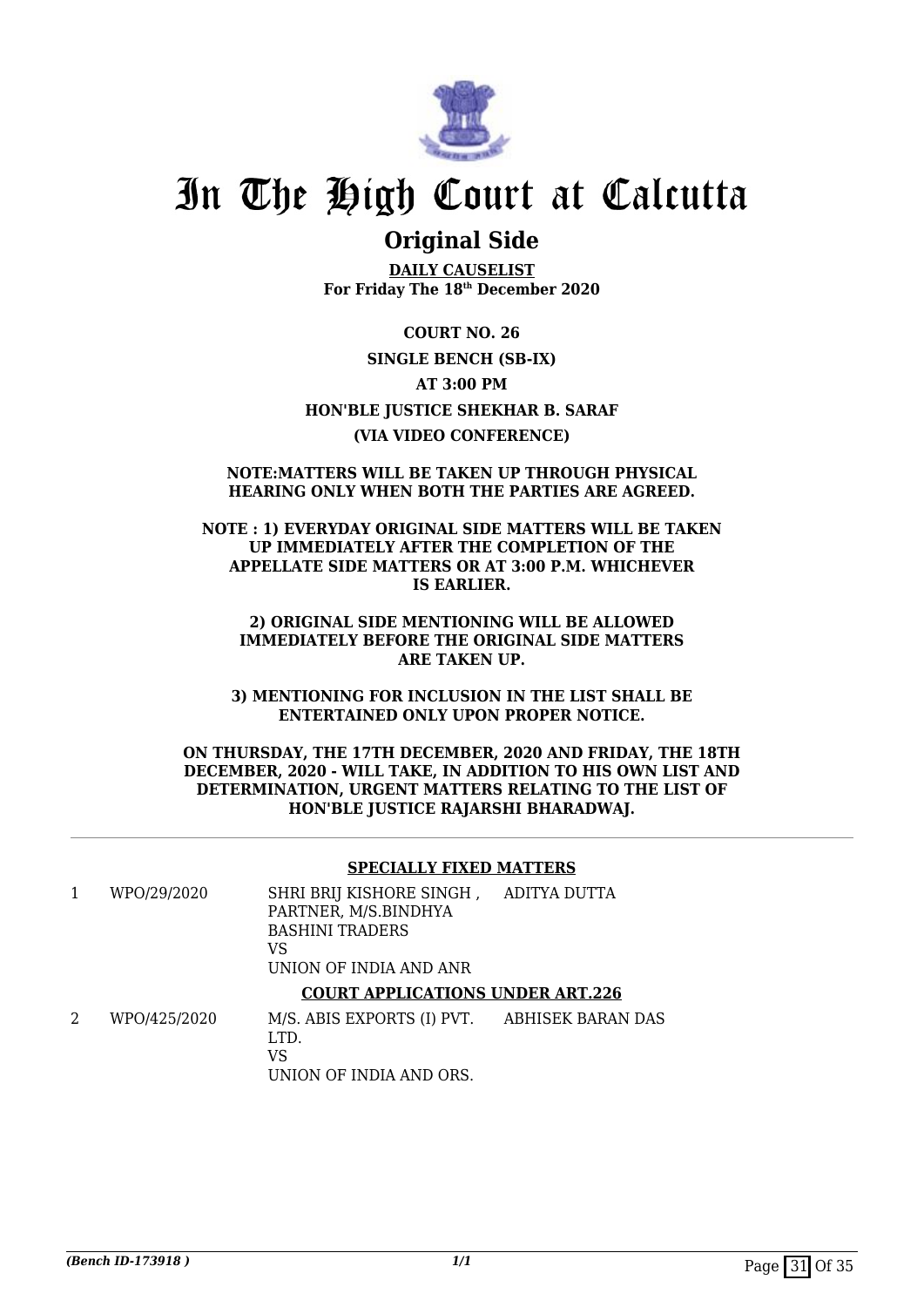

### **Original Side**

**DAILY CAUSELIST For Friday The 18th December 2020**

**COURT NO. 10 SINGLE BENCH (SB-XII) AT 10:45 AM HON'BLE JUSTICE RAVI KRISHAN KAPUR (VIA VIDEO CONFERENCE)**

**NOTE:MATTERS WILL BE TAKEN UP THROUGH PHYSICAL HEARING ONLY WHEN BOTH THE PARTIES ARE AGREED.**

**NOTE: (I) ORIGINAL SIDE MENTIONING EVERY WEDNESDAY AND THURSDAY AT 10:45 A.M.**

**(II) ORIGINAL SIDE MATTERS WILL BE TAKEN UP EVERY WEDNESDAY AND THURSDAY AT 10:45 A.M. BEFORE APPELLATE SIDE MATTERS. AFTER COMPLETION OF ORIGINAL SIDE MATTERS, APPELLATE SIDE MATTERS WILL BE TAKEN UP.**

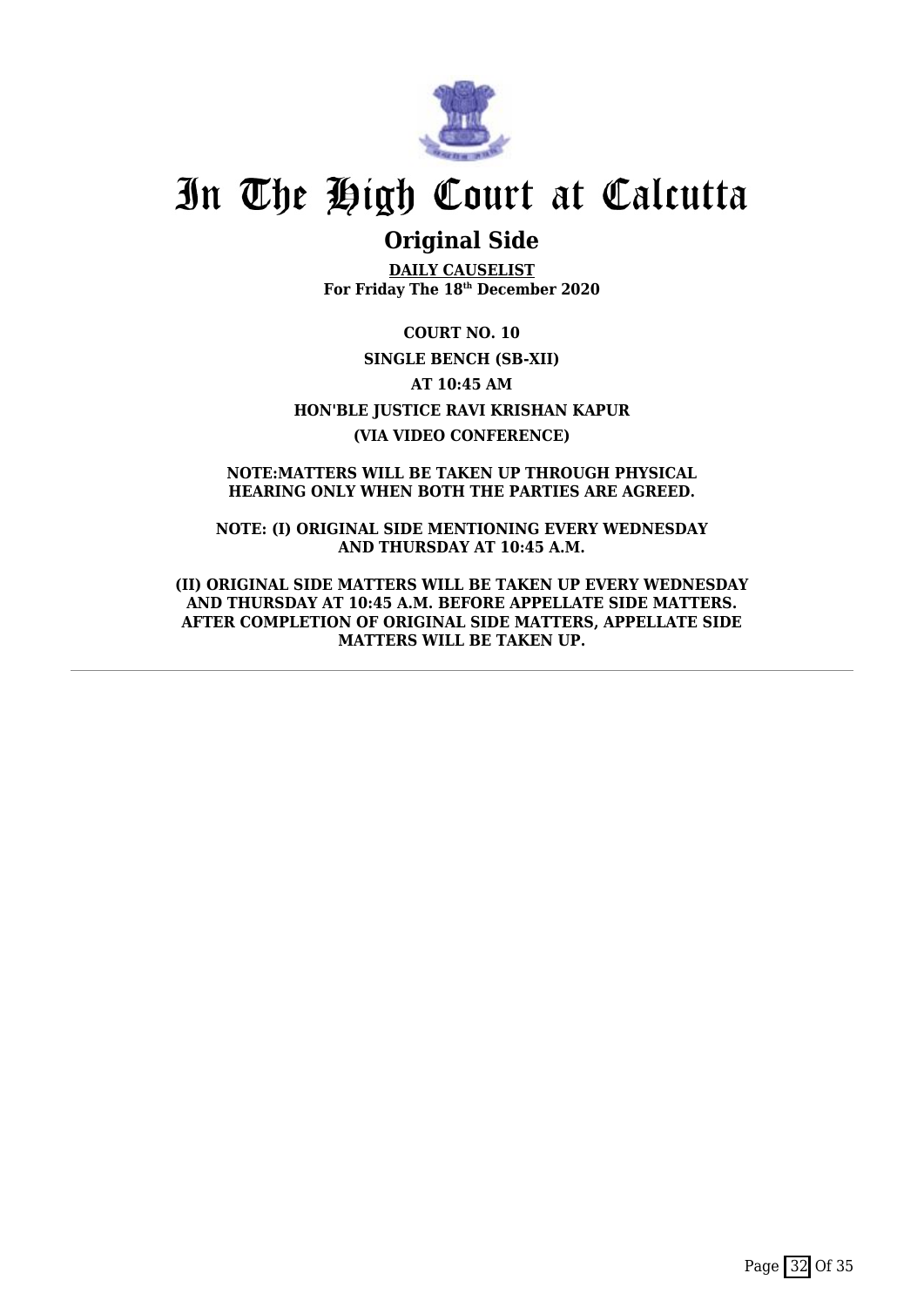

### **Original Side**

**DAILY CAUSELIST For Friday The 18th December 2020**

**COURT NO. 23 SINGLE BENCH (SB-XIII) AT 2:00 PM HON'BLE JUSTICE ARINDAM MUKHERJEE (VIA VIDEO CONFERENCE)**

#### **NOTE:MATTERS WILL BE TAKEN UP THROUGH PHYSICAL HEARING ONLY WHEN BOTH THE PARTIES ARE AGREED.**

#### **NOTE: 1) ORIGINAL SIDE MATTERS SHALL BE TAKEN UP EVERYDAY AT 2:00 P.M.**

**2) ORDINARILY, SPECIALLY ASSIGNED MATTERS SHALL BE TAKEN UP ON FRIDAY AT 2:00 P.M.**

**3) AFTER COMPLETION OF ORIGINAL SIDE MATTERS, APPELLATE SIDE MATTERS SHALL BE AGAIN TAKEN UP.**

#### **TO BE MENTIONED**

| 1 | TS/6/2019                                                                 | IN THE GOODS OF SISIR<br>KUMAR BISWAS (DECED) -<br><b>AND- SUPRIYO BISWAS</b><br>VS<br>SWAPAN KUMAR BISWAS  | VICTOR MOSES AND<br>CO                    |  |
|---|---------------------------------------------------------------------------|-------------------------------------------------------------------------------------------------------------|-------------------------------------------|--|
|   |                                                                           | <b>CHAMBER APPLICATIONS FOR FINAL DISPOSAL</b>                                                              |                                           |  |
| 2 | IA NO. GA/2/2019<br>(Old No:<br>GA/1780/2019)<br>[S.A.]<br>In CS/362/2012 | ICA INFOTECH PVT LTD &<br><b>ORS</b><br>Vs<br><b>BENGAL BONDED</b><br><b>WAREHOUSE ASSOCIATION</b><br>& ANR | <b>SKB</b><br><b>SKB &amp; ASSOCIATES</b> |  |
|   |                                                                           | <b>ADJOURNED MOTION</b>                                                                                     |                                           |  |
| 3 | IA NO. GA/19/2019<br>(Old No:<br>GA/796/2019)                             | SM. BIVA PYNE & ANR.<br>Vs<br>CHANDRA SEKHAR PYNE &                                                         | NIRMAL K. NANDI                           |  |

ORS.

*(Bench ID-173931) 1/1* Page 33 Of 35

 $[S.A.]$ 

In CS/219/2006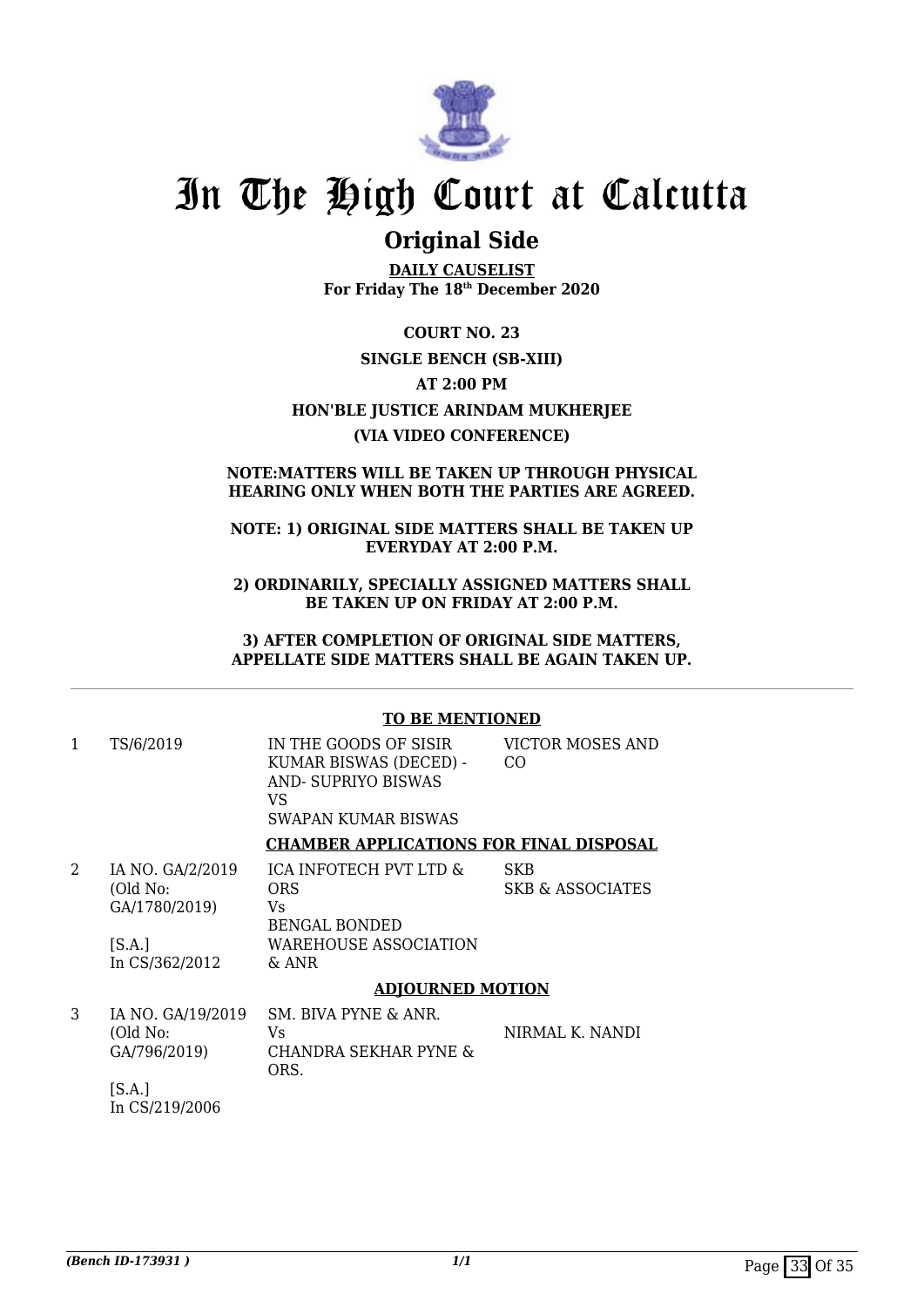

### **Original Side**

**DAILY CAUSELIST For Friday The 18th December 2020**

**COURT NO. 24 SINGLE BENCH (SB-XV) AT 10:45 AM HON'BLE JUSTICE AMRITA SINHA (VIA VIDEO CONFERENCE)**

#### **NOTE:MATTERS WILL BE TAKEN UP THROUGH PHYSICAL HEARING ONLY WHEN BOTH THE PARTIES ARE AGREED.**

#### **NOTE: ORIGINAL SIDE MATTERS WILL BE TAKEN UP AT THE FIRST SITTING OF THE COURT.**

**AFTER COMPLETION OF ORIGINAL SIDE MATTERS, APPELLATE SIDE MATTERS WILL BE TAKEN UP**

#### **CONTEMPT MATTERS**

| 1                                                                     | CC/4/2020    | <b>BALMER LAWRIE AND</b>                | <b>PUSPAL</b>      |  |
|-----------------------------------------------------------------------|--------------|-----------------------------------------|--------------------|--|
|                                                                       | WITH         | COMPANY LIMITED EX-                     | <b>CHAKRABORTY</b> |  |
|                                                                       | WPO/394/2004 | OFFICERS FORUM AND                      |                    |  |
|                                                                       |              | ANR.                                    |                    |  |
|                                                                       |              | VS                                      |                    |  |
|                                                                       |              | RATNA SEKHAR ADIKA                      |                    |  |
| IA NO: GA/1/2020(Old No:GA/1036/2020), GA/2/2020(Old No:GA/1038/2020) |              |                                         |                    |  |
|                                                                       |              | <b>COURT APPLICATIONS UNDER ART.226</b> |                    |  |
| 2                                                                     | WPO/428/2020 | <b>SMT.PABITRA BAURI</b>                | AMAL KUMAR DU'     |  |

VS M/S EASTERN COAL FIELDS LTD AND ORS TTA 3 WPO/431/2020 SMT. NARU BAURI VS M/S EASTERN COAL FILEDS LTD AND ORS AMAL KUMAR DUTTA